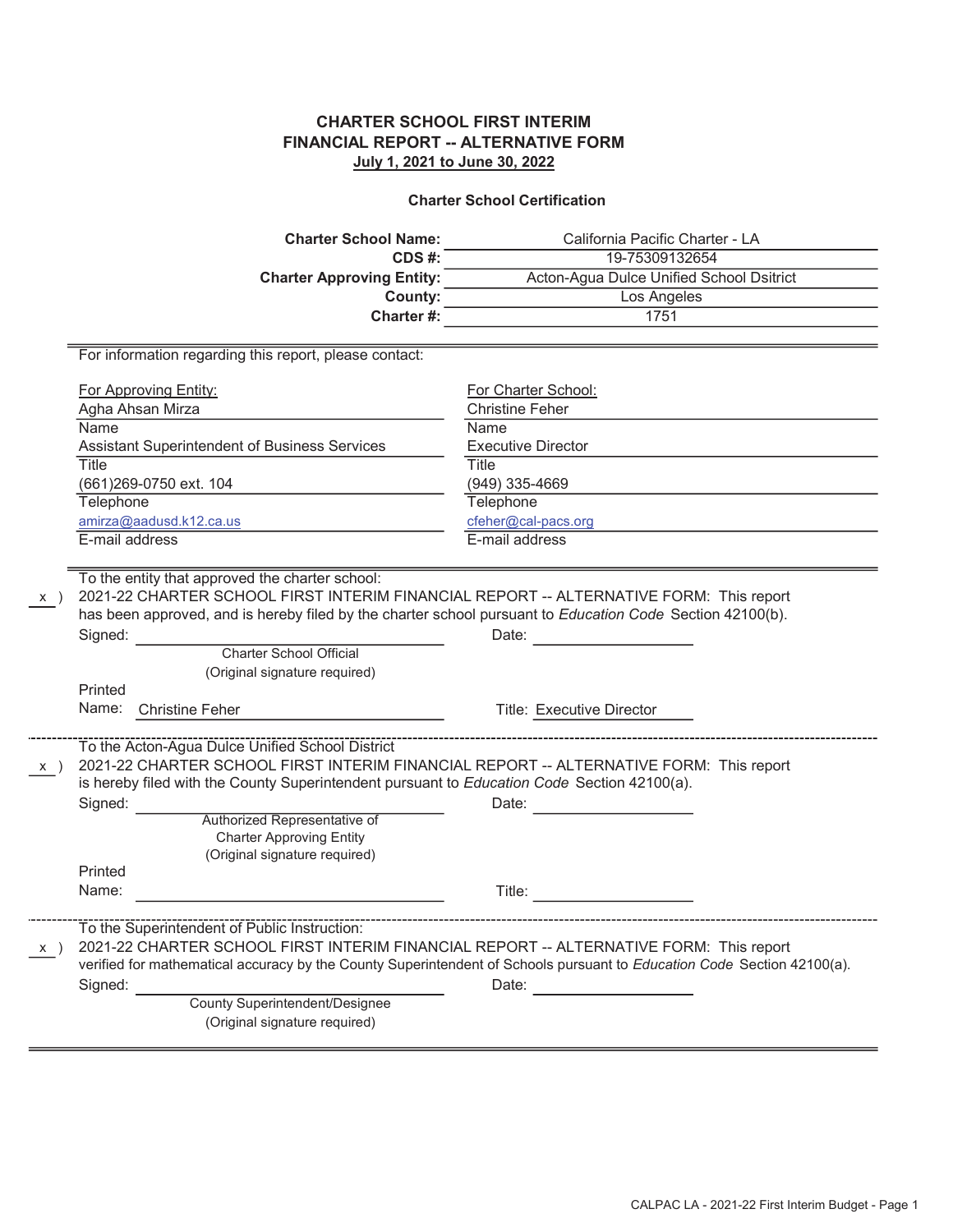

| 1758 California Pacific Charter School – San Diego            | (CPC-SD) |
|---------------------------------------------------------------|----------|
| 1751 California Pacific Charter School - Los Angeles (CPC-LA) |          |

2037 California Pacific Charter School – Sonoma (CPC-SO)

# Overall Summary

Overall, while enrollment is lower at each of the three CalPac schools than originally projected for the July Budget, each school has successfully adjusted its expenditures to match this lower enrollment, and each school is projected to end with a positive budget surplus for the year, adding to existing reserves. One-time federal stimulus dollars continue to be targeted towards student achievement and spending remains on track.

Moving into the 2022-23 and 2023-24 fiscal years, CalPac is maintaining its plan for one-time deficit spending, particularly in the 2023-24 year, to focus on improving academic performance while aligning reserve levels closer to statewide averages for similar nonclassroom-based schools. However, this deficit spending plan is predicated on stable overall enrollment and statewide revenue projections, and will be adjusted or modified as needed between now and 2023-24 to ensure sufficient reserve balances in all years with no cuts to programmatic spending.

## Enrollment / Average Daily Attendance (ADA)

California Pacific Charter School – San Diego - Projected enrollment at CPC-SD is reduced from 365 at the July Budget to 265 at First Interim, to reflect actual fall enrollment to date. Projected P-2 ADA is also reduced, from 321.20 to 254.15. Corresponding adjustments to ADA and enrollment are projected for the two subsequent years.

California Pacific Charter School – Los Angeles - Projected enrollment for CPC-LA is slightly reduced from the July Budget (396 to 363), but projected P-2 ADA is increased slightly (336.60 to 342.16) to reflect a higher projected ADA ratio than at the July Budget. Corresponding adjustments to ADA and enrollment are projected for the two subsequent years.

California Pacific Charter School – Sonoma - Projected enrollment at CPC-SO is reduced from 222 at the July Budget to 173 at First Interim, to reflect actual fall enrollment to date. Projected P-2 ADA is also reduced, from 202.20 to 161.65. Corresponding adjustments to ADA and enrollment are projected for the two subsequent years.

ADA is estimated based on historical averages.

Unduplicated pupil percentage, percentage of English-language learners students, percentage of special education students are all based on historical demographics.

# General Purpose Entitlement - LCFF Revenue

"Local Control Funding Formula" (LCFF) is the primary funding source for all three schools. LCFF revenues have been calculated based on the most recent FCMAT LCFF calculator, which includes a 5.07% COLA.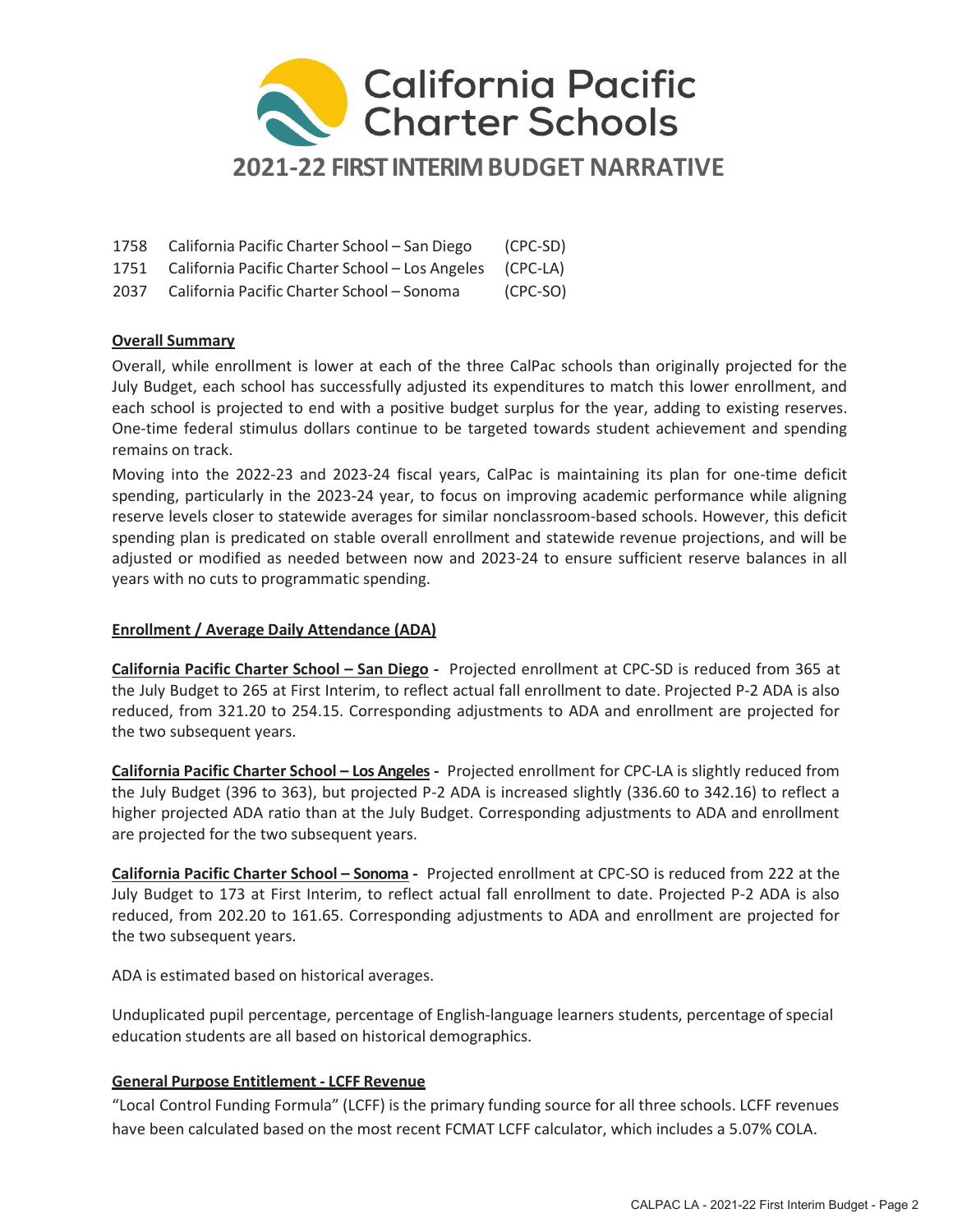

### Federal Revenue

ESSA Participation in Title I, II, III and IV.

Federal Special Education revenue (IDEA) assumed at most current rates/ADA.

Federal Educationally Related Mental Health Services (ERMHS) assumed at most current rates/ADA. Every Student Succeeds Act Comprehensive Support and Improvement (CSI):

Applicable for CPC-SD and CPC-LA only.

Multi-Year Projection: Based on increasing graduation rates, 2021-22 is expected to be the last year for CSI funding for CPC-SD, and 2022-23 is expected to be the last year for CPC-LA. For each school, CSI funding has thus been removed in all subsequent years in the multi-year projections.

#### ESSER II / ESSER III

ESSER II Timeline to use funding March 13, 2020 – September 30, 2023.

ESSER III Timeline to use funding March 13, 2020 – September 30, 2024.

In the multi-year projection it is assumed all three schools will recognize 50% of ESSER revenue in 2021- 22 and the remainder in 2022-23.

Separate spending plans will be prepared to address the uses of these funds, which will be tracked separately. CalPac intends to utilize funding through the implementation of evidence-based interventions and ensuring that such interventions respond to students' academic, social, and emotional needs. This will be achieved through summer school, additional tutors for students, and purchasing educational technology (including hardware, software, and connectivity) for students.

At least 20% of ESSER III allocations will be used for learning loss mitigation.

Application and Legal Assurances for ESSER III will be submitted once available on CDE website.

## Other State Revenue

Other State Revenue includes non-LCFF revenues such as Lottery, Mandate Block Grant, State Special Education revenue, and one-time Expanded Learning Opportunities (ELO) Grant revenue.

## Expanded Learning Opportunities (ELO)

All three CalPac schools intend to use ELO funding to provide the curriculum, instruction, and social/emotional learning support CalPac administrators, teachers, and staff need to focus on learning recovery. Ten percent (10%) of the funding will be used for paraprofessionals.

Eighty-five percent (85%) of total ELO grant awards will be returned as this is related to the portion that must be spent on in-person instructional costs. All three CalPac schools are 100% virtual, and CalPac's spending plan only recognizes 15% of the available funds in the ELO Grant Plan. This is intentional, and this decision was supported by training, consultation, and advice from various sources.

#### Staffing Expenses

This First Interim adjusts staffing from the July Budget to match changes in enrollment and ADA estimates. Note that these 2021-22 staffing costs reflect a 4% increase to all staff salaries, retroactive to the beginning of this 2021-22 year. This increase will support teacher recruitment and retention in a difficult statewide staffing shortage.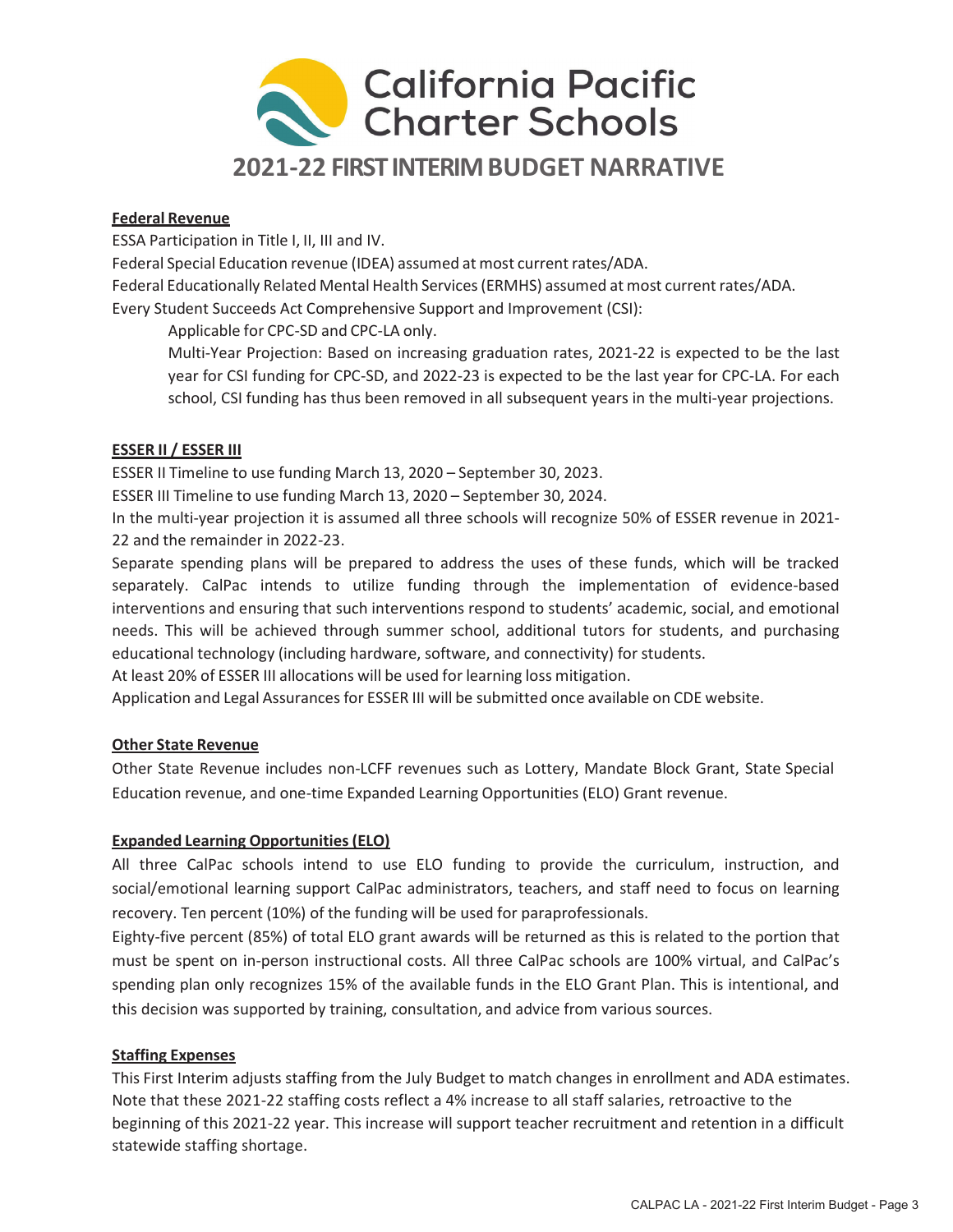

## Books/Supplies/Materials

This category includes core curriculum, classroom material, office supplies, and equipment (such as computers and computer accessories). Variances in this category are related to changes in enrollment. Large purchases of computers and computer accessories are expected for 2021-22. CalPac will ensure that every student automatically receives a computer.

#### Services and Operations

This category includes all contracts services as well as travel, insurance, oversight fees, legal costs, and other service-related expenses. Other variances in this category are related to changes in enrollment and revenue (oversight fees are estimates as a percentage of revenue).

#### Multi-Year Projection Expense Assumptions

Expense COLA for 2022-23 and 2023-24 is projected at 3.00% overall, with 4xxx and 5xxx increasing at 4.00% in 2022-23 only.

### Debt – Revolving Loan Fund Program

California Pacific Charter School – Sonoma has a low-cost loan through the California School Financing Authority Charter School Revolving Loan Fund Program (RLF). CPC-SD and CPC-LA have no debt. CPC-SO is in Repayment Year 2, with the balance expected to be fully paid off in fiscal year 2023-24.

| 21-22 Beginning Principal Balance | \$187,498 |
|-----------------------------------|-----------|
| 21-22 Principal Payments Total    | 62.502    |
| 21-22 Ending Principal Balance    | 124,996   |
| 21-22 Interest Payments Total     | 3.531     |

#### Cash Flow

Cash flow projections have been prepared including actuals through October 31, 2021 and projections thereafter. CalPac schools are anticipating to have sufficient cash balances and reserves in each month of the year.

Prior year CDE Principal Apportionment overpayment for CPC-SD and CPC-LA is expected to be fully repaid in the 2021-22 fiscal year and will be automatically deducted from LCFF State Aid.

Cash flow continues to be stable for all three schools, with positive monthly cash balances expected for the 2021-22 fiscal year. Cash is always closely monitored to ensure each school is liquid to satisfy obligations. No external borrowing is anticipated to be needed.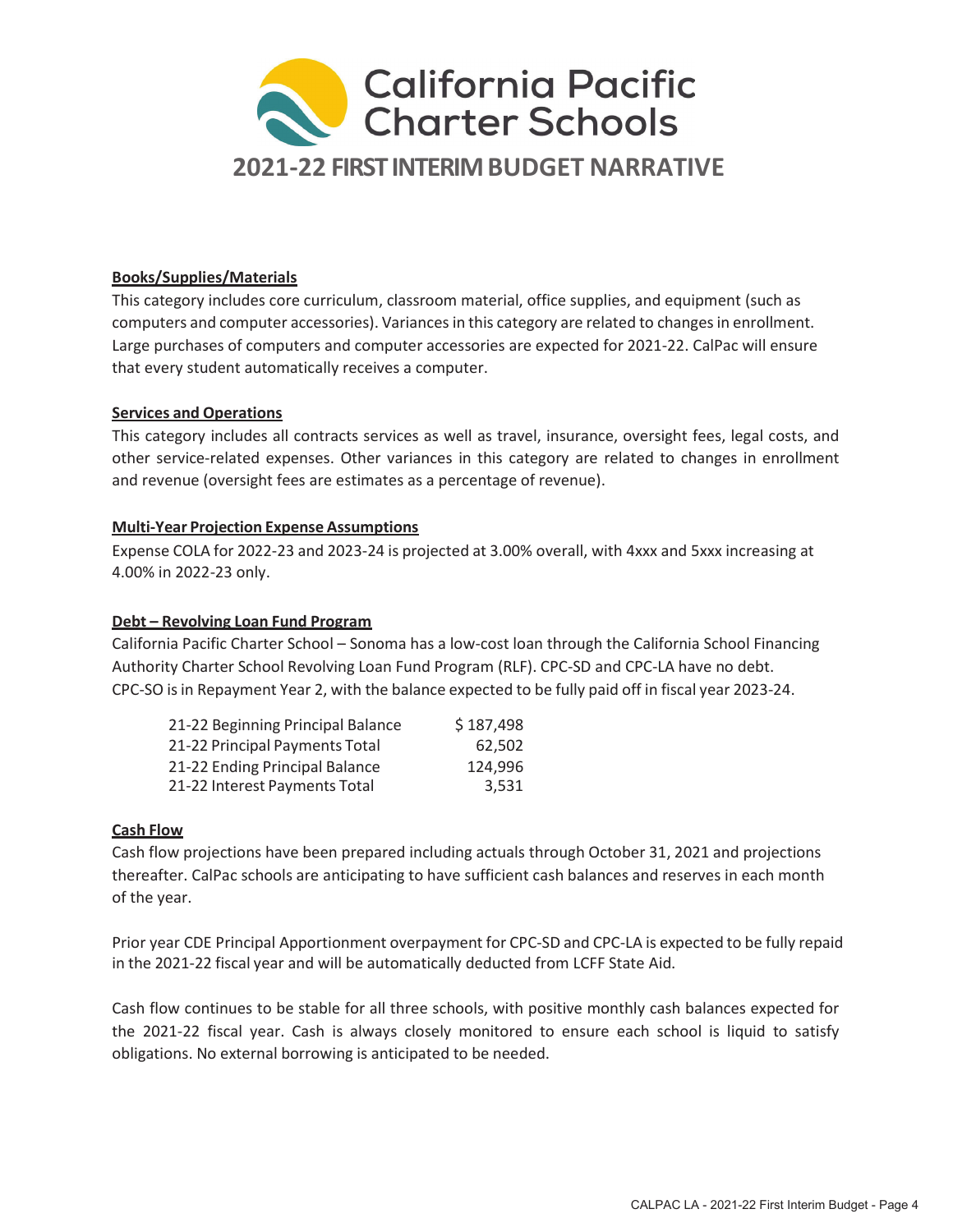#### CHARTER SCHOOL SECOND INTERIM FINANCIAL REPORT -- ALTERNATIVE FORM July 1, 2021 to June 30, 2022

Charter School Name: California Pacific Charter - LA<br>CDS #: 19-75309132654

Charter Approving Entity: Acton-Aqua Dulce Unified School District

County: Charter #: Los Angeles 1751

#### This charter school uses the following basis of accounting:

Please enter an "X" in the applicable box below; check only one box<br>
X Accrual Basis (Applicable Capital Assets/Interest on Long-Term Debt/Long-Term Liabilities objects are 6900, 7438, 9400-9499, and 9660-9669)

Modified Accrual Basis (Applicable Capital Outlay/Debt Service objects are 6100-6170, 6200-6500, 7438, and 7439)

|    | <b>Description</b>                                                                          | <b>Object Code</b> | <b>Original Budget</b> | <b>Board Approved</b><br>Operating<br>Budget (B) | <b>Actuals to</b><br><b>Date</b> | <b>First Interim</b><br><b>Budget</b><br><b>Unrestricted</b> | <b>First Interim</b><br><b>Budget</b><br><b>Restricted</b> | <b>First Interim</b><br><b>Budget Total (D)</b> | <b>Difference</b><br>(Col B & D) |
|----|---------------------------------------------------------------------------------------------|--------------------|------------------------|--------------------------------------------------|----------------------------------|--------------------------------------------------------------|------------------------------------------------------------|-------------------------------------------------|----------------------------------|
| A. | <b>REVENUES</b>                                                                             |                    |                        |                                                  |                                  |                                                              |                                                            |                                                 |                                  |
|    | 1. LCFF Sources                                                                             |                    |                        |                                                  |                                  |                                                              |                                                            |                                                 |                                  |
|    | State Aid - Current Year                                                                    | 8011               | 3,326,489.00           | 3.326.489.00                                     | 783.316.00                       | 3,354,786.00                                                 |                                                            | 3.354.786.00                                    | 28.297                           |
|    | Education Protection Account - Current Year                                                 | 8012               | 67,320.00              | 67.320.00                                        | 14,112.00                        | 68.432.00                                                    |                                                            | 68.432.00                                       | 1.112                            |
|    | State Aid - Prior Years                                                                     | 8019               | 0.00                   | 0.00                                             | 0.00                             | 0.00                                                         |                                                            | 0.00                                            | $\mathbf 0$                      |
|    | Transfer of Charter Schools in Lieu of Property Taxes                                       | 8096               | 158,547.00             | 158,547.00                                       | 23,726.00                        | 159.792.26                                                   |                                                            | 159.792.26                                      | 1.245                            |
|    | Other LCFF Transfers                                                                        | 8091, 8097         | 0.00                   | 0.00                                             | 0.00                             | 0.00                                                         |                                                            | 0.00                                            | $\mathbf 0$                      |
|    | <b>Total. LCFF Sources</b>                                                                  |                    | 3,552,356.00           | 3,552,356.00                                     | 821,154.00                       | 3,583,010.26                                                 |                                                            | 3.583.010.26                                    | 30.654                           |
|    | 2. Federal Revenues (see NOTE on last page)                                                 |                    |                        |                                                  |                                  |                                                              |                                                            |                                                 |                                  |
|    | No Child Left Behind                                                                        | 8290               | 0.00                   | 0.00                                             | 30.503.00                        |                                                              | 81.265.00                                                  | 81.265.00                                       | 81.265                           |
|    | Special Education - Federal                                                                 | 8181, 8182         | 44.767.80              | 44.767.80                                        | 0.00                             |                                                              | 45.507.28                                                  | 45.507.28                                       | 739                              |
|    | <b>Child Nutrition - Federal</b>                                                            | 8220               | 0.00                   | 0.00                                             | 0.00                             |                                                              | 0.00                                                       | 0.00                                            | $\Omega$                         |
|    | <b>Other Federal Revenues</b>                                                               | 8290               | 494,893.00             | 494,893.00                                       | 0.00                             | 0.00                                                         | 473,604.67                                                 | 473,604.67                                      | (21, 288)                        |
|    | <b>Total, Federal Revenues</b>                                                              |                    | 539.660.80             | 539.660.80                                       | 30,503.00                        | 0.00                                                         | 600,376.95                                                 | 600.376.95                                      | 60.716                           |
|    |                                                                                             |                    |                        |                                                  |                                  |                                                              |                                                            |                                                 |                                  |
|    | 3. Other State Revenues                                                                     |                    |                        |                                                  |                                  |                                                              |                                                            |                                                 |                                  |
|    | Special Education - State                                                                   | StateRevSE         | 159,804.22             | 159,804.22                                       | 18,548.00                        |                                                              | 159,804.22                                                 | 159.804.22                                      | $\mathbf 0$                      |
|    | <b>Child Nutrition Programs</b>                                                             | 8520               | 0.00                   | 0.00                                             | 0.00                             |                                                              | 0.00                                                       | 0.00                                            | $\Omega$                         |
|    | Mandated Costs Reimbursements                                                               | 8550               | 11,027.43              | 11,027.43                                        | 0.00                             | 11,090.25                                                    |                                                            | 11,090.25                                       | 63                               |
|    | Lottery - Unrestricted and Instructional Materials                                          | 8560               | 66,983.40              | 66,983.40                                        | 0.00                             | 55,772.08                                                    | 22,240.40                                                  | 78,012.48                                       | 11,029                           |
|    | Low Performing Student Block Grant                                                          | 8590               | 0.00                   | 0.00                                             | 0.00                             | 0.00                                                         | 0.00                                                       | 0.00                                            | $\Omega$                         |
|    | All Other State Revenues                                                                    | <b>StateRevAO</b>  | 51,933.12              | 51,933.12                                        | 0.00                             | 0.00                                                         | 76,526.33                                                  | 76,526.33                                       | 24,593                           |
|    | <b>Total, Other State Revenues</b>                                                          |                    | 289,748.17             | 289,748.17                                       | 18,548.00                        | 66,862.33                                                    | 258,570.95                                                 | 325,433.28                                      | 35,685                           |
|    |                                                                                             |                    |                        |                                                  |                                  |                                                              |                                                            |                                                 |                                  |
|    | 4. Other Local Revenues<br>Transfers from Sponsoring LEAs to Charter Schools                | 8791               |                        | 0.00                                             | 0.00                             | 0.00                                                         |                                                            | 0.00                                            | $\mathbf 0$                      |
|    | All Other Local Revenues                                                                    | LocalRevAO         | 0.00                   | 0.00                                             | 2,276.12                         | 5,000.00                                                     | 0.00                                                       | 5,000.00                                        | 5,000                            |
|    | <b>Total, Local Revenues</b>                                                                |                    | 0.00                   | 0.00                                             | 2.276.12                         | 5.000.00                                                     | 0.00                                                       | 5.000.00                                        | 5.000                            |
|    |                                                                                             |                    |                        |                                                  |                                  |                                                              |                                                            |                                                 |                                  |
|    | 5. TOTAL REVENUES                                                                           |                    | 4,381,764.97           | 4,381,764.97                                     | 872.481.12                       | 3,654,872.59                                                 | 858,947.90                                                 | 4,513,820.49                                    | 132,056                          |
|    |                                                                                             |                    |                        |                                                  |                                  |                                                              |                                                            |                                                 |                                  |
|    | <b>B. EXPENDITURES</b>                                                                      |                    |                        |                                                  |                                  |                                                              |                                                            |                                                 |                                  |
|    | 1. Certificated Salaries                                                                    |                    |                        |                                                  |                                  |                                                              |                                                            |                                                 |                                  |
|    | <b>Teachers' Salaries</b>                                                                   | 1100               | 1,312,147.00           | 1,312,147.00                                     | 412, 127.75                      | 1,154,873.04                                                 | 383,425.41                                                 | 1,538,298.45                                    | (226, 151)                       |
|    | Certificated Pupil Support Salaries                                                         | 1200               | 177,788.00             | 177.788.00                                       | 8,145.03                         | 83.575.76                                                    | 132.659.07                                                 | 216.234.83                                      | (38, 447)                        |
|    | Certificated Supervisors' and Administrators' Salaries                                      | 1300               | 201,026.00             | 201,026.00                                       | 68,932.60                        | 136,977.92                                                   | 106,831.87                                                 | 243,809.79                                      | (42, 784)                        |
|    | <b>Other Certificated Salaries</b>                                                          | 1900               | 0.00                   | 0.00                                             | 0.00                             | 0.00                                                         | 0.00                                                       | 0.00                                            | $\overline{0}$                   |
|    | <b>Total, Certificated Salaries</b>                                                         |                    | 1,690,961.00           | 1,690,961.00                                     | 489,205.38                       | 1,375,426.72                                                 | 622,916.35                                                 | 1,998,343.07                                    | (307, 382)                       |
|    |                                                                                             |                    |                        |                                                  |                                  |                                                              |                                                            |                                                 |                                  |
|    | 2. Non-certificated Salaries                                                                |                    |                        |                                                  |                                  |                                                              |                                                            |                                                 |                                  |
|    | <b>Instructional Aides' Salaries</b>                                                        | 2100<br>2200       | 111,643.00<br>0.00     | 111,643.00<br>0.00                               | 14,894.35<br>0.00                | 0.00                                                         | 135,427.13<br>0.00                                         | 135,427.13<br>0.00                              | (23, 784)<br>$\Omega$            |
|    | Non-certificated Support Salaries<br>Non-certificated Supervisors' and Administrators' Sal. | 2300               | 105,258.00             | 105,258.00                                       | 25,336.37                        | 110,744.17                                                   |                                                            | 110,744.17                                      | (5, 486)                         |
|    | Clerical and Office Salaries                                                                | 2400               | 84,306.00              | 84,306.00                                        | 29,794.86                        | 135, 194.96                                                  |                                                            | 135, 194.96                                     | (50, 889)                        |
|    | Other Non-certificated Salaries                                                             | 2900               | 0.00                   | 0.00                                             | 0.00                             | 0.00                                                         | 0.00                                                       | 0.00                                            | $\mathbf 0$                      |
|    | <b>Total, Non-certificated Salaries</b>                                                     |                    | 301,207.00             | 301,207.00                                       | 70,025.58                        | 245,939.13                                                   | 135,427.13                                                 | 381,366.26                                      | (80, 159)                        |
|    |                                                                                             |                    |                        |                                                  |                                  |                                                              |                                                            |                                                 |                                  |
|    |                                                                                             |                    |                        |                                                  |                                  |                                                              |                                                            |                                                 |                                  |
|    |                                                                                             |                    |                        |                                                  |                                  |                                                              |                                                            |                                                 |                                  |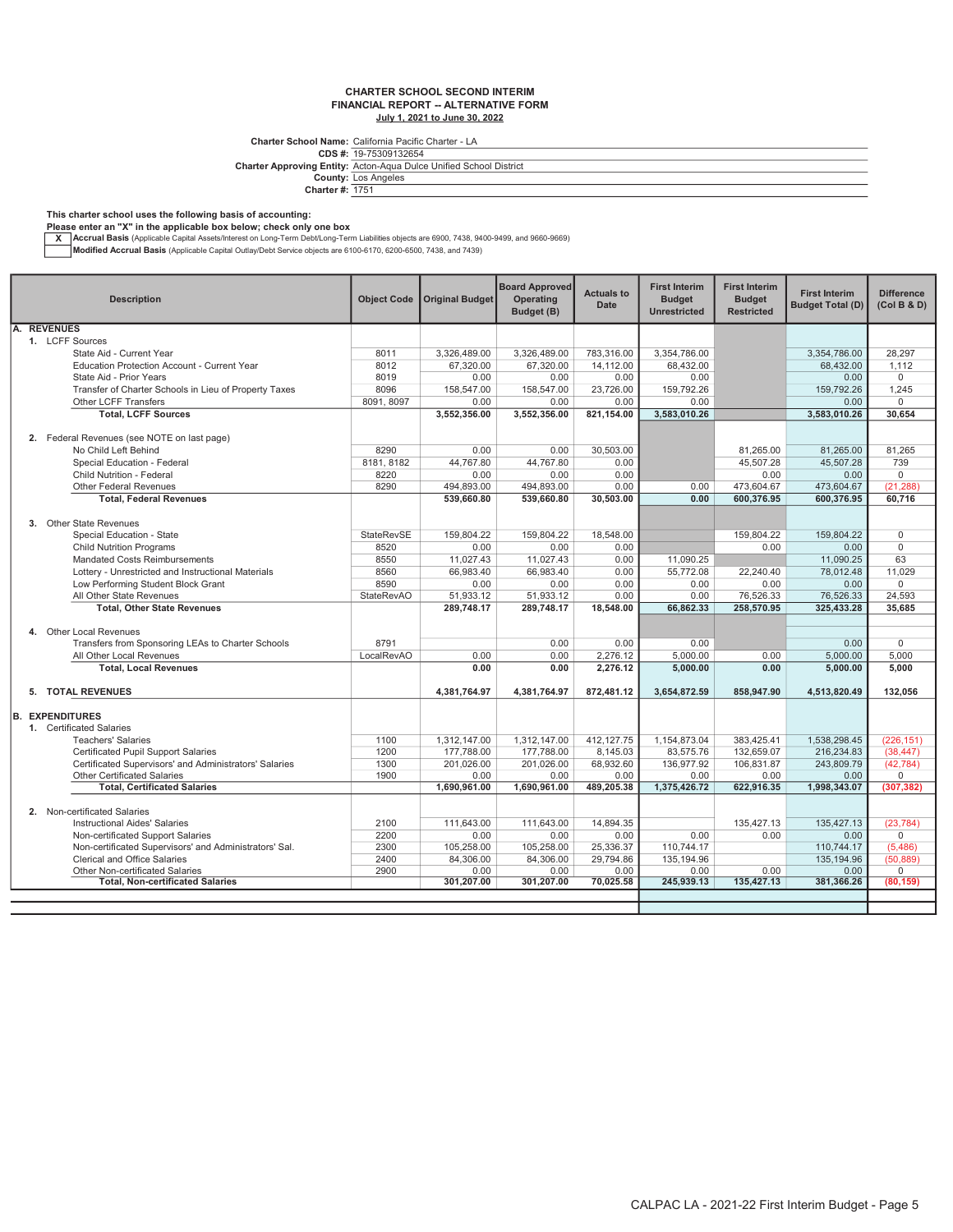#### CHARTER SCHOOL SECOND INTERIM FINANCIAL REPORT -- ALTERNATIVE FORM July 1, 2021 to June 30, 2022

|                                                         | CDS #: 19-75309132654 |                        |                                                  |                           |                                                              |                                                            |                                                 |                                  |
|---------------------------------------------------------|-----------------------|------------------------|--------------------------------------------------|---------------------------|--------------------------------------------------------------|------------------------------------------------------------|-------------------------------------------------|----------------------------------|
| <b>Description</b>                                      | <b>Object Code</b>    | <b>Original Budget</b> | <b>Board Approved</b><br>Operating<br>Budget (B) | <b>Actuals to</b><br>Date | <b>First Interim</b><br><b>Budget</b><br><b>Unrestricted</b> | <b>First Interim</b><br><b>Budget</b><br><b>Restricted</b> | <b>First Interim</b><br><b>Budget Total (D)</b> | <b>Difference</b><br>(Col B & D) |
| 3. Employee Benefits                                    |                       |                        |                                                  |                           |                                                              |                                                            |                                                 |                                  |
| <b>STRS</b>                                             | 3101-3102             | 266,928.00             | 266,928.00                                       | 81,146.58                 | 229,821.63                                                   | 104,545.07                                                 | 334,366.70                                      | (67, 439)                        |
| <b>PERS</b>                                             | 3201-3202             | 0.00                   | 0.00                                             | 0.00                      | 0.00                                                         | 0.00                                                       | 0.00                                            | $\overline{0}$                   |
| OASDI / Medicare / Alternative                          | 3301-3302             | 51.146.00              | 51.146.00                                        | 12,354.26                 | 40,983.86                                                    | 19.171.69                                                  | 60,155.55                                       | (9,010)                          |
| Health and Welfare Benefits                             | 3401-3402             | 309,193.00             | 309,193.00                                       | 68,146.54                 | 239,311.80                                                   | 102,521.33                                                 | 341,833.13                                      | (32, 640)                        |
| Unemployment Insurance                                  | 3501-3502             | 65,621.00              | 65,621.00                                        | 1,904.93                  | 52,583.00                                                    | 24,133.50                                                  | 76,716.50                                       | (11,096)                         |
| Workers' Compensation Insurance                         | 3601-3602             | 25,863.00              | 25,863.00                                        | 9,605.15                  | 20,723.85                                                    | 9,511.46                                                   | 30,235.31                                       | (4, 372)                         |
| <b>Retiree Benefits</b>                                 | 3701-3702             | 0.00                   | 0.00                                             | 0.00                      | 0.00                                                         | 0.00                                                       | 0.00                                            | $\mathsf 0$                      |
| PERS Reduction (for revenue limit funded schools)       | 3801-3802             | 0.00                   | 0.00                                             | 0.00                      | 0.00                                                         | 0.00                                                       | 0.00                                            | $\mathbf{0}$                     |
| <b>Other Employee Benefits</b>                          | 3901-3902             | 31,384.00              | 31,384.00                                        | 1,317.19                  | 12.465.27                                                    | 4,439.12                                                   | 16,904.39                                       | 14,480                           |
| <b>Total, Employee Benefits</b>                         |                       | 750,135.00             | 750,135.00                                       | 174,474.65                | 595,889.41                                                   | 264,322.17                                                 | 860,211.58                                      | (110, 077)                       |
|                                                         |                       |                        |                                                  |                           |                                                              |                                                            |                                                 |                                  |
|                                                         |                       |                        |                                                  |                           |                                                              |                                                            |                                                 |                                  |
| 4. Books and Supplies                                   |                       |                        |                                                  |                           |                                                              |                                                            |                                                 |                                  |
| Approved Textbooks and Core Curricula Materials         | 4100                  | 134,475.80             | 134.475.80                                       | 117.590.49                | 124.242.87                                                   | 22.550.42                                                  | 146.793.29                                      | (12, 317)                        |
| Books and Other Reference Materials                     | 4200                  | 0.00                   | 0.00                                             | 0.00                      | 0.00                                                         | 0.00                                                       | 0.00                                            | $\mathsf 0$                      |
| Materials and Supplies                                  | 4300                  | 26,510.56              | 26,510.56                                        | 13,771.84                 | 16,931.84                                                    | 12,056.80                                                  | 28,988.64                                       | (2, 478)                         |
| Noncapitalized Equipment                                | 4400                  | 80,560.00              | 80,560.00                                        | 79,702.51                 |                                                              | 70,980.00                                                  | 70,980.00                                       | 9,580                            |
| Food                                                    | 4700                  | 0.00                   | 0.00                                             | 0.00                      | 0.00                                                         | 0.00                                                       | 0.00                                            | 0                                |
| <b>Total, Books and Supplies</b>                        |                       | 241,546.36             | 241,546.36                                       | 211,064.84                | 141, 174. 71                                                 | 105,587.22                                                 | 246,761.93                                      | (5, 216)                         |
|                                                         |                       |                        |                                                  |                           |                                                              |                                                            |                                                 |                                  |
| 5. Services and Other Operating Expenditures            |                       |                        |                                                  |                           |                                                              |                                                            |                                                 |                                  |
| Subagreeemnts for Services                              | 5100                  | 51,721.00              | 51,721.00                                        | 7,757.38                  |                                                              | 77,284.00                                                  | 77,284.00                                       | (25, 563)                        |
| <b>Travel and Conferences</b>                           | 5200                  | 36,654.80              | 36,654.80                                        | 7,463.63                  | 41,856.24                                                    | 11,830.00                                                  | 53,686.24                                       | (17, 031)                        |
| Dues and Memberships                                    | 5300                  | 14,758.19              | 14,758.19                                        | 10,620.87                 | 17,337.58                                                    |                                                            | 17,337.58                                       | (2,579)                          |
| Insurance                                               | 5400                  | 15,225.84              | 15,225.84                                        | 10,269.55                 | 17,886.96                                                    |                                                            | 17,886.96                                       | (2,661)                          |
| Operations and Housekeeping Services                    | 5500                  | 0.00                   | 0.00                                             | 136.08                    | 0.00                                                         |                                                            | 0.00                                            | $\mathbf 0$                      |
| Rentals, Leases, Repairs, and Noncap. Improvements      | 5600                  | 29,146.31              | 29,146.31                                        | 7,511.00                  | 34,240.40                                                    |                                                            | 34,240.40                                       | (5,094)                          |
|                                                         | 5800                  | 544,433.07             | 544,433.07                                       | 234,394.39                | 500,442.29                                                   | 1,135.68                                                   | 501,577.97                                      | 42,855                           |
| Professional/Consulting Services and Operating Expend.  |                       |                        |                                                  |                           |                                                              |                                                            |                                                 |                                  |
| Communications                                          | 5900                  | 48,497.15              | 48,497.15                                        | 21,433.81                 | 63,908.02                                                    | 1,866.81                                                   | 65,774.83                                       | (17, 278)                        |
| <b>Total, Services and Other Operating Expenditures</b> |                       | 740,436.36             | 740,436.36                                       | 299,586.71                | 675,671.49                                                   | 92,116.49                                                  | 767,787.98                                      | (27, 352)                        |
|                                                         |                       |                        |                                                  |                           |                                                              |                                                            |                                                 |                                  |
| 6. Capital Outlay                                       |                       |                        |                                                  |                           |                                                              |                                                            |                                                 |                                  |
| (Objects 6100-6170, 6200-6500 for modified              |                       |                        |                                                  |                           |                                                              |                                                            |                                                 |                                  |
| accrual basis only)                                     |                       |                        |                                                  |                           |                                                              |                                                            |                                                 |                                  |
| Land and Land Improvements                              | 6100-6170             | 0.00                   | 0.00                                             | 0.00                      | 0.00                                                         | 0.00                                                       | 0.00                                            | $\mathsf 0$                      |
| Buildings and Improvements of Buildings                 | 6200                  | 0.00                   | 0.00                                             | 0.00                      | 0.00                                                         | 0.00                                                       | 0.00                                            | $\mathbf 0$                      |
| Books and Media for New School Libraries or Major       | 6300                  | 0.00                   | 0.00                                             | 0.00                      | 0.00                                                         | 0.00                                                       | 0.00                                            | $\mathbf 0$                      |
| Expansion of School Libraries                           |                       |                        |                                                  |                           |                                                              |                                                            |                                                 |                                  |
| Equipment                                               | 6400                  | 0.00                   | 0.00                                             | 0.00                      | 0.00                                                         | 0.00                                                       | 0.00                                            | $\overline{0}$                   |
| <b>Equipment Replacement</b>                            | 6500                  | 0.00                   | 0.00                                             | 0.00                      | 0.00                                                         | 0.00                                                       | 0.00                                            | $\mathbf 0$                      |
| Depreciation Expense (for accrual basis only)           | 6900                  | 0.00                   | 0.00                                             | 0.00                      | 0.00                                                         | 0.00                                                       | 0.00                                            | 0                                |
| <b>Total, Capital Outlay</b>                            |                       | 0.00                   | 0.00                                             | 0.00                      | 0.00                                                         | 0.00                                                       | 0.00                                            | $\mathbf{0}$                     |
|                                                         |                       |                        |                                                  |                           |                                                              |                                                            |                                                 |                                  |
| 7. Other Outgo                                          |                       |                        |                                                  |                           |                                                              |                                                            |                                                 |                                  |
| Tuition to Other Schools                                | 7110-7143             | 0.00                   | 0.00                                             | 0.00                      | 0.00                                                         | 0.00                                                       | 0.00                                            | $\mathsf 0$                      |
| Transfers of Pass-Through Revenues to Other LEAs        | 7211-7213             | 0.00                   | 0.00                                             | 0.00                      | 0.00                                                         | 0.00                                                       | 0.00                                            | $\Omega$                         |
|                                                         | 7221-7223SE           | 0.00                   | 0.00                                             | 0.00                      | 0.00                                                         | 0.00                                                       | 0.00                                            | $\mathbf 0$                      |
| Transfers of Apportionments to Other LEAs - Spec. Ed.   |                       |                        |                                                  |                           |                                                              |                                                            |                                                 |                                  |
| Transfers of Apportionments to Other LEAs - All Other   | 7221-7223AO           | 0.00                   | 0.00                                             | 0.00                      | 0.00                                                         | 0.00                                                       | 0.00                                            | $\overline{0}$                   |
| All Other Transfers                                     | 7280-7299             | 0.00                   | 0.00                                             | 0.00                      | 0.00                                                         | 0.00                                                       | 0.00                                            | $\mathbf 0$                      |
| Debt Service:                                           |                       |                        |                                                  |                           |                                                              |                                                            |                                                 |                                  |
| Interest                                                | 7438                  | 0.00                   | 0.00                                             | 0.00                      | 0.00                                                         | 0.00                                                       | 0.00                                            | $\mathbf 0$                      |
| Principal (for modified accrual basis only)             | 7439                  | 0.00                   | 0.00                                             | 0.00                      | 0.00                                                         | 0.00                                                       | 0.00                                            | $\mathsf 0$                      |
| <b>Total, Other Outgo</b>                               |                       | 0.00                   | 0.00                                             | 0.00                      | 0.00                                                         | 0.00                                                       | 0.00                                            | $\overline{0}$                   |
| 8. TOTAL EXPENDITURES                                   |                       | 3,724,285.72           | 3,724,285.72 1,244,357.16                        |                           | 3,034,101.46                                                 | 1,220,369.36                                               | 4,254,470.82                                    | (530, 185)                       |
|                                                         |                       |                        |                                                  |                           |                                                              |                                                            |                                                 |                                  |
| C. EXCESS (DEFICIENCY) OF REVENUES OVER EXPEND.         |                       |                        |                                                  |                           |                                                              |                                                            |                                                 |                                  |
| BEFORE OTHER FINANCING SOURCES AND USES (A5-B8)         |                       | 657,479.25             | 657,479.25                                       | (371, 876.04)             | 620,771.13                                                   | (361, 421.46)                                              | 259,349.67                                      | 662,241                          |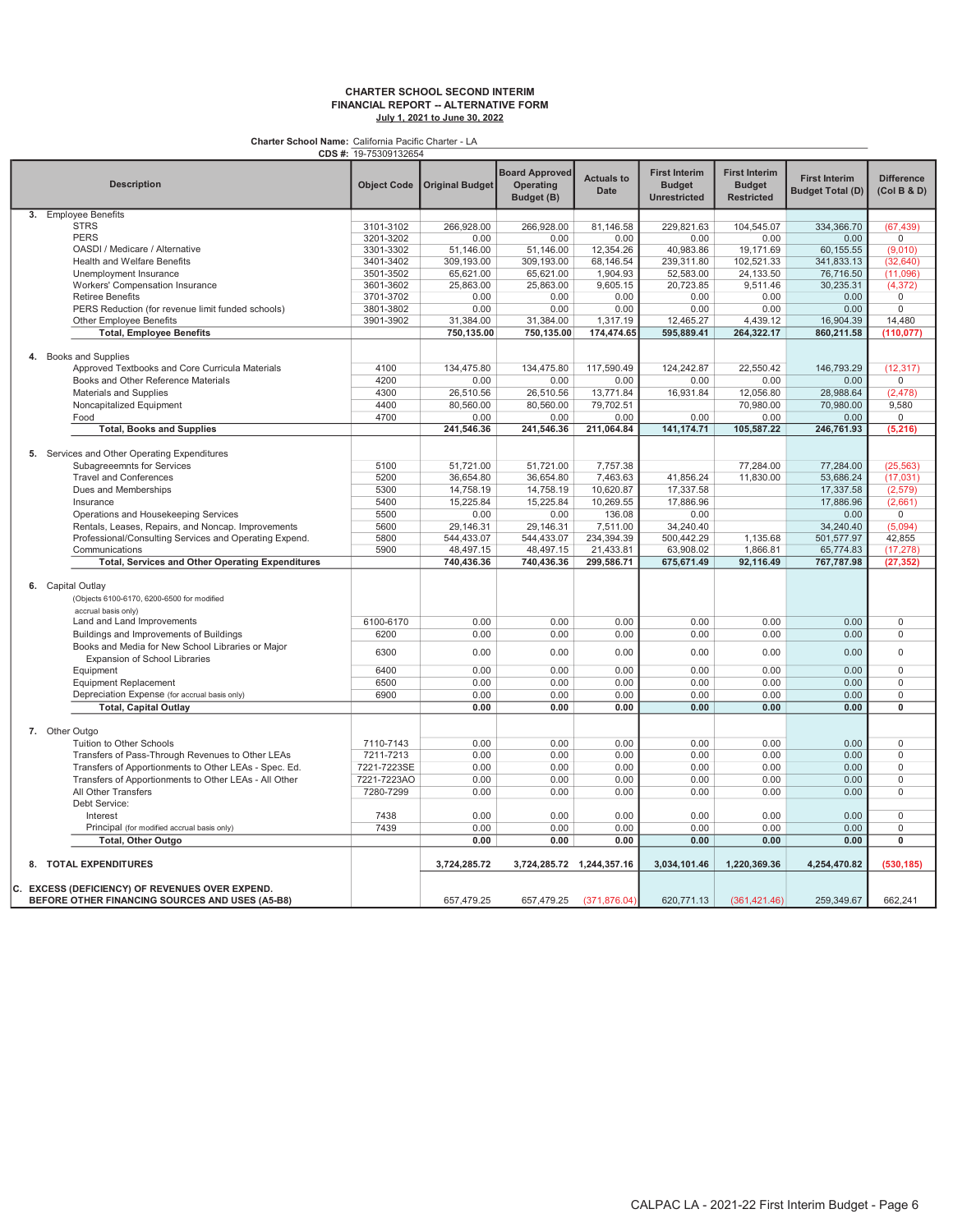#### CHARTER SCHOOL SECOND INTERIM FINANCIAL REPORT -- ALTERNATIVE FORM July 1, 2021 to June 30, 2022

Charter School Name: California Pacific Charter - LA

| CDS #: 19-75309132654                                         |                    |                        |                                                  |                           |                                                              |                                                            |                                                 |                                  |
|---------------------------------------------------------------|--------------------|------------------------|--------------------------------------------------|---------------------------|--------------------------------------------------------------|------------------------------------------------------------|-------------------------------------------------|----------------------------------|
| <b>Description</b>                                            | <b>Object Code</b> | <b>Original Budget</b> | <b>Board Approved</b><br>Operating<br>Budget (B) | <b>Actuals to</b><br>Date | <b>First Interim</b><br><b>Budget</b><br><b>Unrestricted</b> | <b>First Interim</b><br><b>Budget</b><br><b>Restricted</b> | <b>First Interim</b><br><b>Budget Total (D)</b> | <b>Difference</b><br>(Col B & D) |
| <b>OTHER FINANCING SOURCES / USES</b><br>D.                   |                    |                        |                                                  |                           |                                                              |                                                            |                                                 |                                  |
| Other Sources                                                 | 8930-8979          | 0.00                   | 0.00                                             | 0.00                      | 0.00                                                         | 0.00                                                       | 0.00                                            | 0                                |
| Less: Other Uses                                              | 7630-7699          | 0.00                   | 0.00                                             | 0.00                      | 0.00                                                         | 0.00                                                       | 0.00                                            | 0                                |
| Contributions Between Unrestricted and Restricted Accounts    |                    |                        |                                                  |                           |                                                              |                                                            |                                                 |                                  |
| (must net to zero)                                            | 8980-8999          | 0.00                   | 0.00                                             | 0.00                      | (346, 115.46)                                                | 346,115.46                                                 | 0.00                                            | 0                                |
| <b>TOTAL OTHER FINANCING SOURCES / USES</b><br>4.             |                    | 0.00                   | 0.00                                             | 0.00                      | (346, 115.46)                                                | 346,115.46                                                 | 0.00                                            | 0                                |
| E.<br>NET INCREASE (DECREASE) IN FUND BALANCE (C + D4)        |                    | 657.479.25             | 657,479.25                                       | (371.876.04)              | 274,655.67                                                   | (15,306.00)                                                | 259.349.67                                      | 662.241                          |
| F.<br><b>FUND BALANCE, RESERVES</b><br>Beginning Fund Balance |                    |                        |                                                  |                           |                                                              |                                                            |                                                 |                                  |
| As of July 1<br>a.                                            | 9791               | 2,072,443.80           | 2,072,443.80                                     |                           | 2,057,137.80                                                 | 15,306.00                                                  | 2,072,443.80                                    | 0                                |
| Adjustments/Restatements to Beginning Balance<br>b.           | 9793, 9795         | 0.00                   | 0.00                                             |                           |                                                              |                                                            | 0.00                                            | 0                                |
| Adjusted Beginning Balance<br>C.                              |                    | 2,072,443.80           | 2,072,443.80                                     |                           | 2,057,137.80                                                 | 15,306.00                                                  | 2,072,443.80                                    |                                  |
| Ending Fund Balance, Oct 31 (E + F.1.c.)                      |                    | 2,729,923.05           | 2,729,923.05                                     |                           | 2,331,793.47                                                 | 0.00                                                       | 2,331,793.47                                    |                                  |
| Components of Ending Fund Balance:                            |                    |                        |                                                  |                           |                                                              |                                                            |                                                 |                                  |
| Reserve for Revolving Cash (equals object 9130)               | 9711               | 0.00                   | 0.00                                             |                           | 0.00                                                         | 0.00                                                       | 0.00                                            |                                  |
| Reserve for Stores (equals object 9320)                       | 9712               | 0.00                   | 0.00                                             |                           | 0.00                                                         | 0.00                                                       | 0.00                                            |                                  |
| Reserve for Prepaid Expenditures (equals object 9330)         | 9713               | 0.00                   | 0.00                                             |                           | 0.00                                                         | 0.00                                                       | 0.00                                            |                                  |
| All Others                                                    | 9719               | 0.00                   | 0.00                                             |                           | 0.00                                                         | 0.00                                                       | 0.00                                            |                                  |
| Legally Restricted Balance                                    | 9740               | 0.00                   | 0.00                                             |                           |                                                              | 0.00                                                       | 0.00                                            |                                  |
| Designated for Economic Uncertainties                         | 9770               | 2,729,923.05           | 2,729,923.05                                     |                           | 2,331,793.47                                                 |                                                            | 2,331,793.47                                    |                                  |
| <b>Other Designations</b>                                     | 9775, 9780         | 0.00                   | 0.00                                             |                           | 0.00                                                         | 0.00                                                       | 0.00                                            |                                  |
| Net Investment in Capital Assests (Accrual Basis Only)        | 9796               | 0.00                   | 0.00                                             |                           | 0.00                                                         | 0.00                                                       | 0.00                                            |                                  |
| Undesignated / Unappropriated Amount                          | 9790               | 0.00                   | 0.00                                             |                           | 0.00                                                         | 0.00                                                       | 0.00                                            | 0                                |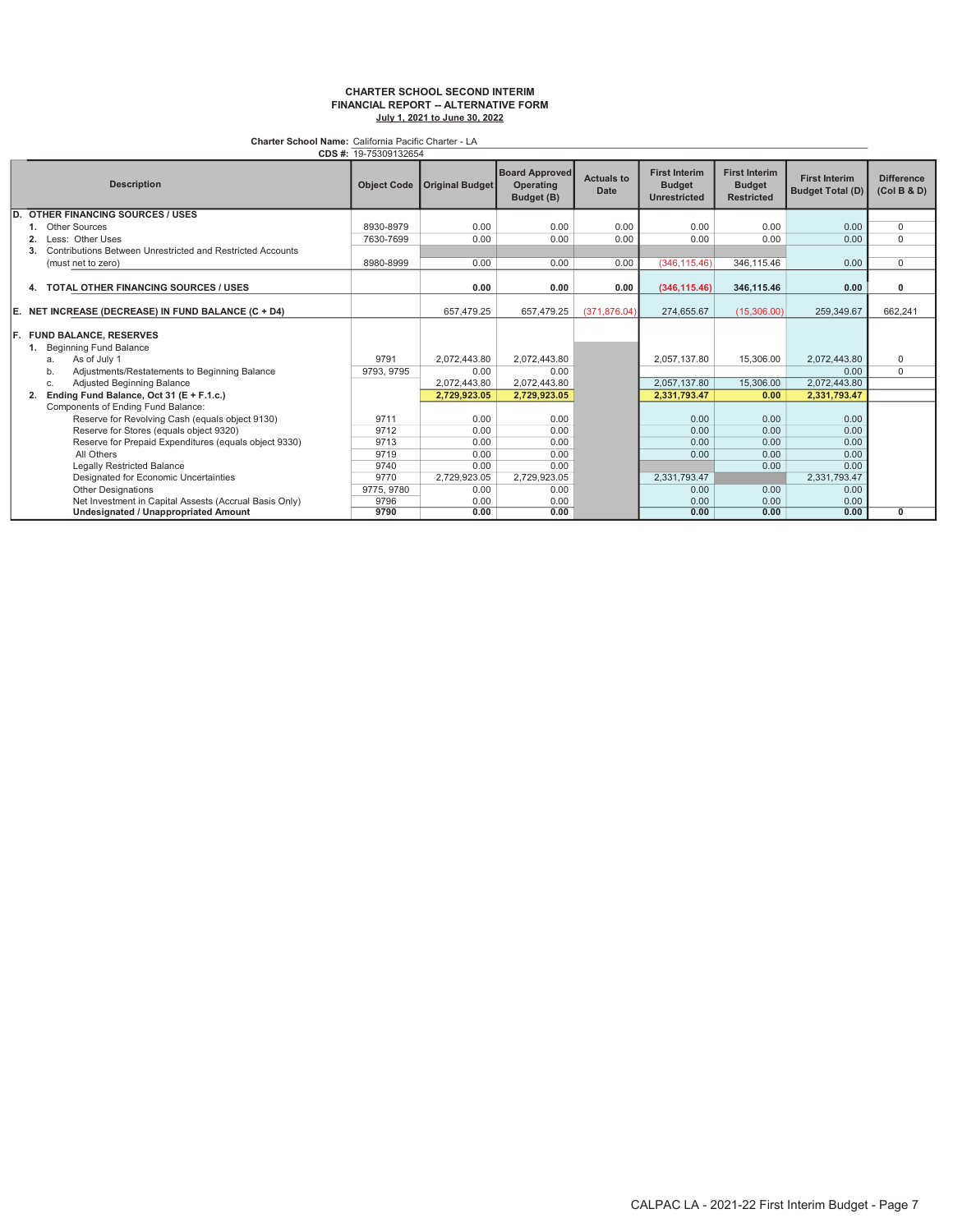#### CHARTER SCHOOL MULTI-YEAR PROJECTION - ALTERNATIVE FORM

Charter School Name: CDS #: California Pacific Charter - LA 19-75309132654

Charter Approving Entity: Acton-Agua Dulce Unified School Dsitrict

County: Los Angeles

Charter #: 1751

Fiscal Year: 2021-22

| rıscal feal: ∠∪∠ i∹∠∠ |                                                                                               |                    |                      |                                               | 342.16               | 377.04             | 414.76             |
|-----------------------|-----------------------------------------------------------------------------------------------|--------------------|----------------------|-----------------------------------------------|----------------------|--------------------|--------------------|
|                       |                                                                                               |                    |                      | 2021-22 (populated from Alternative Form Tab) |                      |                    |                    |
|                       |                                                                                               |                    | <b>First Interim</b> | <b>First Interim</b>                          | <b>First Interim</b> |                    |                    |
|                       | <b>Description</b>                                                                            | <b>Object Code</b> | <b>Budget</b>        | <b>Budget</b>                                 | <b>Budget Total</b>  | <b>Totals for</b>  | <b>Totals for</b>  |
|                       |                                                                                               |                    | <b>Unrestricted</b>  | <b>Restricted</b>                             |                      | 2022-23            | 2023-24            |
| A.                    | <b>REVENUES</b>                                                                               |                    |                      |                                               |                      |                    |                    |
|                       | 1. LCFF Sources                                                                               |                    |                      |                                               |                      |                    |                    |
|                       | State Aid - Current Year                                                                      | 8011               | 3.354.786.00         |                                               | 3.354.786.00         | 3,785,924.00       | 4,301,022.00       |
|                       | Education Protection Account - Current Year                                                   | 8012               | 68,432.00            |                                               | 68,432.00            | 75,408.00          | 82,952.00          |
|                       | State Aid - Prior Years                                                                       | 8019               | 0.00                 |                                               | 0.00                 | 0.00               | 0.00               |
|                       | Transfer of Charter Schools in Lieu of Property Taxes                                         | 8096               | 159,792.26           |                                               | 159,792.26           | 176,081.58         | 193,697.21         |
|                       | Other LCFF Transfers                                                                          | 8091, 8097         | 0.00                 |                                               | 0.00                 | 0.00               | 0.00               |
|                       | <b>Total, LCFF Sources</b>                                                                    |                    | 3.583.010.26         |                                               | 3,583,010.26         | 4,037,413.58       | 4,577,671.21       |
|                       |                                                                                               |                    |                      |                                               |                      |                    |                    |
|                       | 2. Federal Revenues                                                                           |                    |                      |                                               |                      |                    |                    |
|                       | No Child Left Behind                                                                          | 8290               |                      | 81,265.00                                     | 81,265.00            | 83,702.95          | 86,214.04          |
|                       | Special Education - Federal                                                                   | 8181, 8182         |                      | 45,507.28                                     | 45,507.28            | 50,146.32          | 55,163.08          |
|                       | Child Nutrition - Federal                                                                     | 8220               |                      | 0.00                                          | 0.00                 | 0.00               | 0.00               |
|                       | <b>Other Federal Revenues</b>                                                                 | 8290               | 0.00                 | 473,604.67                                    | 473,604.67           | 477,963.05         | 9,155.96           |
|                       | <b>Total, Federal Revenues</b>                                                                |                    | 0.00                 | 600.376.95                                    | 600.376.95           | 611.812.32         | 150.533.08         |
|                       |                                                                                               |                    |                      |                                               |                      |                    |                    |
|                       | 3. Other State Revenues                                                                       |                    |                      |                                               |                      |                    |                    |
|                       | Special Education - State                                                                     | StateRevSE         |                      | 159.804.22                                    | 159.804.22           | 176.094.76         | 193.711.71         |
|                       | <b>Child Nutrition Programs</b>                                                               | 8520               |                      | 0.00                                          | 0.00                 | 0.00               | 0.00               |
|                       | Mandated Costs Reimbursements                                                                 | 8550               | 11,090.25            |                                               | 11,090.25            | 11,687.47          | 13,294.44          |
|                       | Lottery - Unrestricted and Instructional Materials                                            | 8560               | 55,772.08            | 22,240.40                                     | 78,012.48            | 85,965.12          | 94,565.28          |
|                       | Low Performing Student Block Grant                                                            | 8590               | 0.00                 | 0.00                                          | 0.00                 | 0.00               | 0.00               |
|                       | All Other State Revenues                                                                      | <b>StateRevAO</b>  | 0.00                 | 76,526.33                                     | 76,526.33            | 55,639.51          | 56.513.69          |
|                       | <b>Total, Other State Revenues</b>                                                            |                    | 66.862.33            | 258.570.95                                    | 325.433.28           | 329.386.86         | 358.085.12         |
|                       |                                                                                               |                    |                      |                                               |                      |                    |                    |
|                       | <b>Other Local Revenues</b><br>4.                                                             |                    |                      |                                               |                      |                    |                    |
|                       | Transfers from Sponsoring LEAs to Charter Schools                                             | 8791               | 0.00                 |                                               | 0.00                 | 0.00               | 0.00               |
|                       | All Other Local Revenues                                                                      | LocalRevAO         | 5.000.00             | 0.00                                          | 5.000.00             | 0.00               | 0.00               |
|                       | <b>Total, Local Revenues</b>                                                                  |                    | 5.000.00             | 0.00                                          | 5.000.00             | 0.00               | 0.00               |
|                       |                                                                                               |                    |                      |                                               |                      |                    |                    |
|                       | 5. TOTAL REVENUES                                                                             |                    | 3,654,872.59         | 858,947.90                                    | 4,513,820.49         | 4,978,612.76       | 5,086,289.41       |
|                       |                                                                                               |                    |                      |                                               |                      |                    |                    |
|                       | <b>B. EXPENDITURES</b>                                                                        |                    |                      |                                               |                      |                    |                    |
|                       | 1. Certificated Salaries                                                                      |                    |                      |                                               |                      |                    |                    |
|                       | <b>Teachers' Salaries</b>                                                                     | 1100               | 1,154,873.04         | 383.425.41                                    | 1,538,298.45         | 1,816,947.00       | 1,931,988.00       |
|                       | <b>Certificated Pupil Support Salaries</b>                                                    | 1200               | 83,575.76            | 132,659.07                                    | 216,234.83           | 245,426.00         | 278,078.00         |
|                       | Certificated Supervisors' and Administrators' Salaries                                        | 1300               | 136,977.92           | 106,831.87                                    | 243,809.79           | 276,724.00         | 313.540.00         |
|                       | <b>Other Certificated Salaries</b>                                                            | 1900               | 0.00                 | 0.00                                          | 0.00                 | 0.00               | 0.00               |
|                       | <b>Total, Certificated Salaries</b>                                                           |                    | 1,375,426.72         | 622,916.35                                    | 1,998,343.07         | 2,339,097.00       | 2,523,606.00       |
|                       |                                                                                               |                    |                      |                                               |                      |                    |                    |
|                       | 2. Non-certificated Salaries                                                                  |                    |                      |                                               |                      |                    |                    |
|                       | <b>Instructional Aides' Salaries</b>                                                          | 2100               | 0.00                 | 135,427.13                                    | 135.427.13           | 153.710.00         | 174.160.00         |
|                       | Non-certificated Support Salaries                                                             | 2200               | 0.00                 | 0.00                                          | 0.00                 | 0.00               | 0.00               |
|                       | Non-certificated Supervisors' and Administrators' Sal.<br><b>Clerical and Office Salaries</b> | 2300               | 110,744.17           | 0.00                                          | 110,744.17           | 125,695.00         | 142,418.00         |
|                       |                                                                                               | 2400               | 135,194.96           | 0.00<br>0.00                                  | 135, 194.96          | 153,446.00<br>0.00 | 173,861.00         |
|                       | Other Non-certificated Salaries                                                               | 2900               | 0.00<br>245.939.13   | 135,427.13                                    | 0.00<br>381,366.26   | 432,851.00         | 0.00<br>490,439.00 |
|                       | <b>Total, Non-certificated Salaries</b>                                                       |                    |                      |                                               |                      |                    |                    |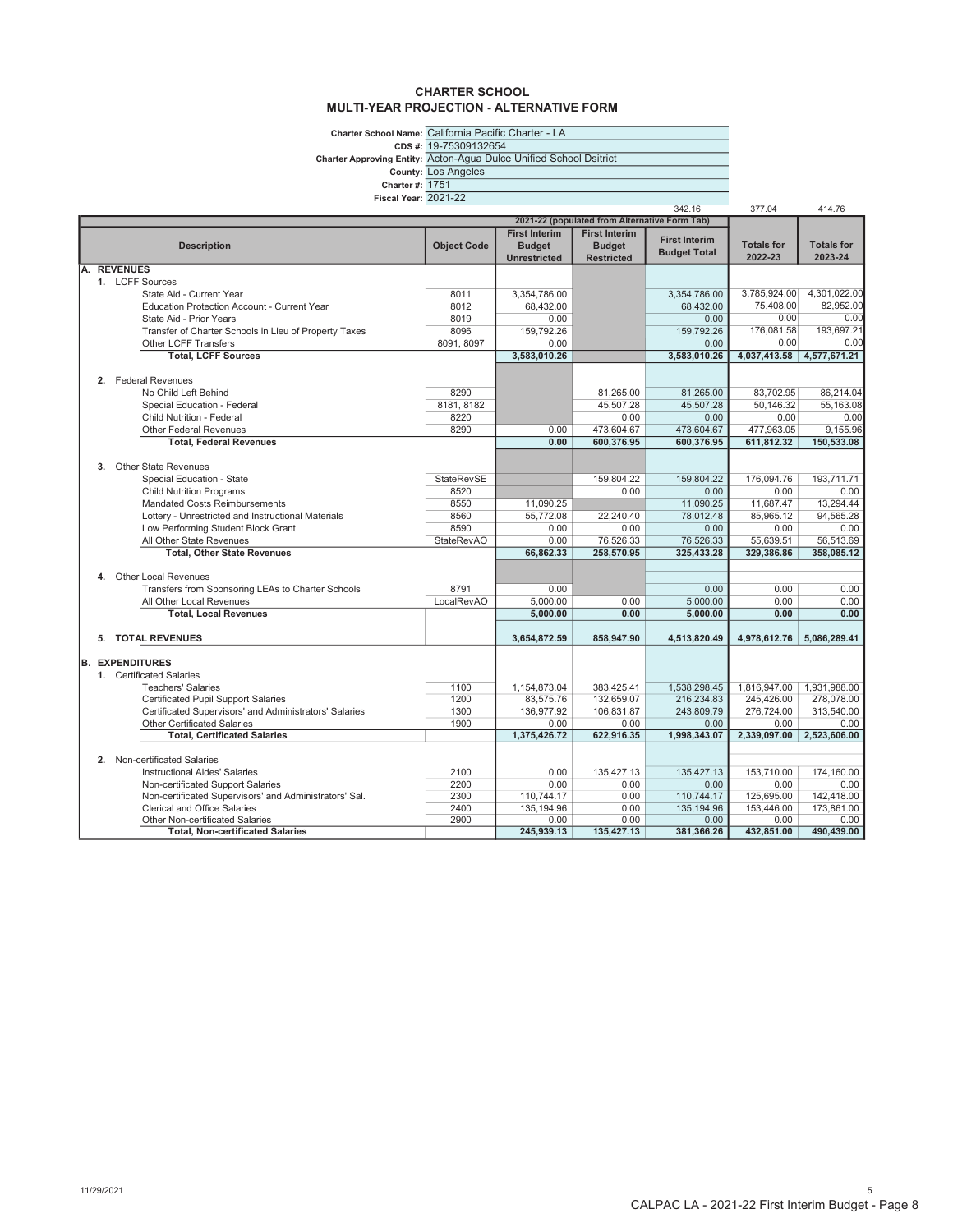|    | <b>Description</b>                                      | <b>Object Code</b> | <b>First Interim</b><br><b>Budget</b><br><b>Unrestricted</b> | <b>First Interim</b><br><b>Budget</b><br><b>Restricted</b> | <b>First Interim</b><br><b>Budget Total</b> | <b>Totals for</b><br>2022-23 | <b>Totals for</b><br>2023-24 |
|----|---------------------------------------------------------|--------------------|--------------------------------------------------------------|------------------------------------------------------------|---------------------------------------------|------------------------------|------------------------------|
| 3. | <b>Employee Benefits</b>                                |                    |                                                              |                                                            |                                             |                              |                              |
|    | <b>STRS</b>                                             | 3101-3102          | 229.821.63                                                   | 104,545.07                                                 | 334.366.70                                  | 379.506.00                   | 429.997.00                   |
|    | <b>PERS</b>                                             | 3201-3202          | 0.00                                                         | 0.00                                                       | 0.00                                        | 0.00                         | 0.00                         |
|    | OASDI / Medicare / Alternative                          | 3301-3302          | 40,983.86                                                    | 19,171.69                                                  | 60,155.55                                   | 68,276.00                    | 77,360.00                    |
|    | <b>Health and Welfare Benefits</b>                      | 3401-3402          | 239,311.80                                                   | 102,521.33                                                 | 341,833.13                                  | 387,980.00                   | 439,598.00                   |
|    | Unemployment Insurance                                  | 3501-3502          | 52,583.00                                                    | 24,133.50                                                  | 76,716.50                                   | 87,073.00                    | 98.658.00                    |
|    | Workers' Compensation Insurance                         | 3601-3602          | 20,723.85                                                    | 9,511.46                                                   | 30,235.31                                   | 34,317.00                    | 38,883.00                    |
|    | <b>Retiree Benefits</b>                                 | 3701-3702          | 0.00                                                         | 0.00                                                       | 0.00                                        | 0.00                         | 0.00                         |
|    | PERS Reduction (for revenue limit funded schools)       | 3801-3802          | 0.00                                                         | 0.00                                                       | 0.00                                        | 0.00                         | 0.00                         |
|    | <b>Other Employee Benefits</b>                          | 3901-3902          | 12,465.27                                                    | 4,439.12                                                   | 16,904.39                                   | 19,186.00                    | 21,739.00                    |
|    | <b>Total, Employee Benefits</b>                         |                    | 595,889.41                                                   | 264,322.17                                                 | 860,211.58                                  | 976,338.00                   | 1,106,235.00                 |
|    |                                                         |                    |                                                              |                                                            |                                             |                              |                              |
|    | 4. Books and Supplies                                   |                    |                                                              |                                                            |                                             |                              |                              |
|    | Approved Textbooks and Core Curricula Materials         | 4100               | 124,242.87                                                   | 22,550.42                                                  | 146,793.29                                  | 168,228.00                   | 190,610.00                   |
|    | Books and Other Reference Materials                     | 4200               | 0.00                                                         | 0.00                                                       | 0.00                                        | 0.00                         | 0.00                         |
|    | <b>Materials and Supplies</b>                           | 4300               | 16,931.84                                                    | 12,056.80                                                  | 28,988.64                                   | 33,222.00                    | 37,642.00                    |
|    | Noncapitalized Equipment                                | 4400               | 0.00                                                         | 70,980.00                                                  | 70.980.00                                   | 81,344.00                    | 92.166.00                    |
|    |                                                         |                    |                                                              |                                                            |                                             |                              |                              |
|    | Food                                                    | 4700               | 0.00                                                         | 0.00                                                       | 0.00                                        | 0.00                         | 0.00                         |
|    | <b>Total, Books and Supplies</b>                        |                    | 141,174.71                                                   | 105,587.22                                                 | 246,761.93                                  | 282,794.00                   | 320,418.00                   |
|    |                                                         |                    |                                                              |                                                            |                                             |                              |                              |
|    | 5. Services and Other Operating Expenditures            |                    |                                                              |                                                            |                                             |                              |                              |
|    | Subagreeemnts for Services                              | 5100               | 0.00                                                         | 77,284.00                                                  | 77,284.00                                   | 88,569.00                    | 100,353.00                   |
|    | <b>Travel and Conferences</b>                           | 5200               | 41,856.24                                                    | 11,830.00                                                  | 53,686.24                                   | 61,525.00                    | 69,711.00                    |
|    | Dues and Memberships                                    | 5300               | 17,337.58                                                    | 0.00                                                       | 17,337.58                                   | 19,869.00                    | 22,512.00                    |
|    | Insurance                                               | 5400               | 17,886.96                                                    | 0.00                                                       | 17,886.96                                   | 20,499.00                    | 23,226.00                    |
|    | Operations and Housekeeping Services                    | 5500               | 0.00                                                         | 0.00                                                       | 0.00                                        | 0.00                         | 0.00                         |
|    | Rentals, Leases, Repairs, and Noncap. Improvements      | 5600               | 34,240.40                                                    | 0.00                                                       | 34,240.40                                   | 39,240.00                    | 44.461.00                    |
|    | Professional/Consulting Services and Operating Expend.  | 5800               | 500,442.29                                                   | 1,135.68                                                   | 501,577.97                                  | 635,866.00                   | 784,564.00                   |
|    | Communications                                          | 5900               | 63,908.02                                                    | 1,866.81                                                   | 65,774.83                                   | 75,379.00                    | 85,408.00                    |
|    | <b>Total, Services and Other Operating Expenditures</b> |                    | 675,671.49                                                   | 92,116.49                                                  | 767,787.98                                  | 940,947.00                   | 1,130,235.00                 |
|    |                                                         |                    |                                                              |                                                            |                                             |                              |                              |
| 6. | Capital Outlay                                          |                    |                                                              |                                                            |                                             |                              |                              |
|    | (Objects 6100-6170, 6200-6500 for modified              |                    |                                                              |                                                            |                                             |                              |                              |
|    | accrual basis only)                                     |                    |                                                              |                                                            |                                             |                              |                              |
|    | Land and Land Improvements                              | 6100-6170          | 0.00                                                         | 0.00                                                       | 0.00                                        | 0.00                         | 0.00                         |
|    | Buildings and Improvements of Buildings                 | 6200               | 0.00                                                         | 0.00                                                       | 0.00                                        | 0.00                         | 0.00                         |
|    | Books and Media for New School Libraries or Major       |                    | 0.00                                                         | 0.00                                                       | 0.00                                        | 0.00                         | 0.00                         |
|    |                                                         | 6300               | 0.00                                                         | 0.00                                                       | 0.00                                        | 0.00                         | 0.00                         |
|    | <b>Expansion of School Libraries</b>                    |                    |                                                              |                                                            |                                             |                              |                              |
|    | Equipment                                               | 6400               | 0.00                                                         | 0.00                                                       | 0.00                                        | 0.00                         | 0.00                         |
|    | <b>Equipment Replacement</b>                            | 6500               | 0.00                                                         | 0.00                                                       | 0.00                                        | 0.00                         | 0.00                         |
|    | Depreciation Expense (for accrual basis only)           | 6900               | 0.00                                                         | 0.00                                                       | 0.00                                        | 0.00                         | 0.00                         |
|    | <b>Total, Capital Outlay</b>                            |                    | 0.00                                                         | 0.00                                                       | 0.00                                        | 0.00                         | 0.00                         |
|    |                                                         |                    |                                                              |                                                            |                                             |                              |                              |
|    | 7. Other Outgo                                          |                    |                                                              |                                                            |                                             |                              |                              |
|    | Tuition to Other Schools                                | 7110-7143          | 0.00                                                         | 0.00                                                       | 0.00                                        | 0.00                         | 0.00                         |
|    | Transfers of Pass-Through Revenues to Other LEAs        | 7211-7213          | 0.00                                                         | 0.00                                                       | 0.00                                        | 0.00                         | 0.00                         |
|    | Transfers of Apportionments to Other LEAs - Spec. Ed.   | 7221-7223SE        | 0.00                                                         | 0.00                                                       | 0.00                                        | 0.00                         | 0.00                         |
|    | Transfers of Apportionments to Other LEAs - All Other   | 7221-7223AO        | 0.00                                                         | 0.00                                                       | 0.00                                        | 0.00                         | 0.00                         |
|    | All Other Transfers                                     | 7280-7299          | 0.00                                                         | 0.00                                                       | 0.00                                        | 0.00                         | 0.00                         |
|    | Debt Service:                                           |                    |                                                              |                                                            |                                             |                              |                              |
|    | Interest                                                | 7438               | 0.00                                                         | 0.00                                                       | 0.00                                        | 0.00                         | 0.00                         |
|    | Principal (for modified accrual basis only)             | 7439               | 0.00                                                         | 0.00                                                       | 0.00                                        | 0.00                         | 0.00                         |
|    | <b>Total, Other Outgo</b>                               |                    | 0.00                                                         | 0.00                                                       | 0.00                                        | 0.00                         | 0.00                         |
|    |                                                         |                    |                                                              |                                                            |                                             |                              |                              |
|    | 8. TOTAL EXPENDITURES                                   |                    | 3,034,101.46                                                 | 1,220,369.36                                               | 4,254,470.82                                | 4,972,027.00                 | 5,570,933.00                 |
|    |                                                         |                    |                                                              |                                                            |                                             |                              |                              |
|    | C. EXCESS (DEFICIENCY) OF REVENUES OVER EXPEND.         |                    |                                                              |                                                            |                                             |                              |                              |
|    | BEFORE OTHER FINANCING SOURCES AND USES (A5-B8)         |                    | 620,771.13                                                   | (361, 421.46)                                              | 259,349.67                                  | 6,585.76                     | (484, 643.59)                |
|    |                                                         |                    |                                                              |                                                            |                                             |                              |                              |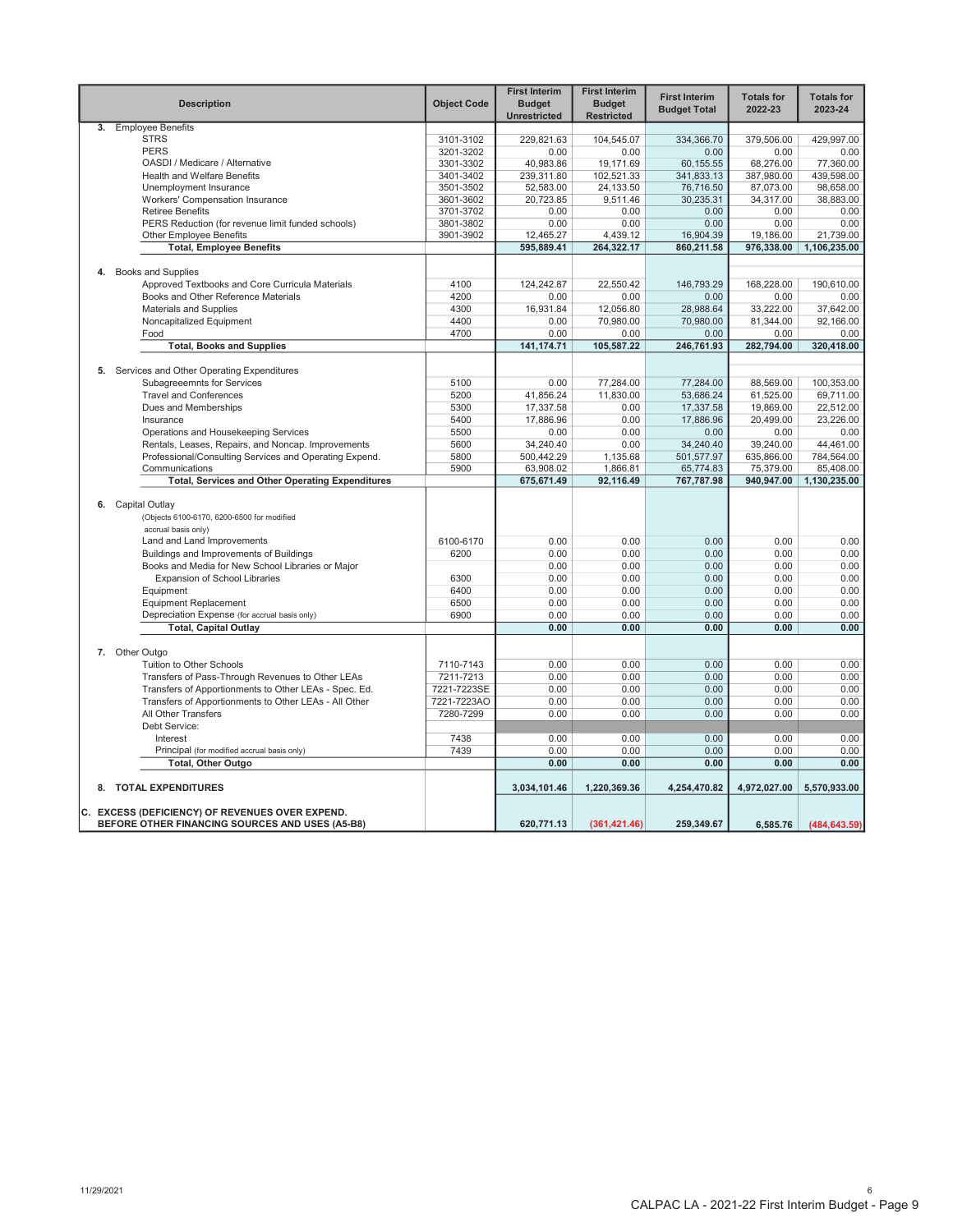|                                       | <b>Description</b>                                               | <b>Object Code</b> | <b>First Interim</b><br><b>Budget</b><br><b>Unrestricted</b> | <b>First Interim</b><br><b>Budget</b><br><b>Restricted</b> | <b>First Interim</b><br><b>Budget Total</b> | <b>Totals for</b><br>2022-23 | <b>Totals for</b><br>2023-24 |
|---------------------------------------|------------------------------------------------------------------|--------------------|--------------------------------------------------------------|------------------------------------------------------------|---------------------------------------------|------------------------------|------------------------------|
| ID.                                   | <b>OTHER FINANCING SOURCES / USES</b>                            |                    |                                                              |                                                            |                                             |                              |                              |
|                                       | Other Sources                                                    | 8930-8979          | 0.00                                                         | 0.00                                                       | 0.00                                        | 0.00                         | 0.00                         |
|                                       | Less: Other Uses                                                 | 7630-7699          | 0.00                                                         | 0.00                                                       | 0.00                                        | 0.00                         | 0.00                         |
|                                       | Contributions Between Unrestricted and Restricted Accounts<br>3. |                    |                                                              |                                                            |                                             |                              |                              |
|                                       | (must net to zero)                                               | 8980-8999          | (346, 115.46)                                                | 346,115.46                                                 | 0.00                                        | 0.00                         | 0.00                         |
|                                       | <b>TOTAL OTHER FINANCING SOURCES / USES</b><br>4.                |                    | (346, 115.46)                                                | 346,115.46                                                 | 0.00                                        | 0.00                         | 0.00                         |
| IE.                                   | NET INCREASE (DECREASE) IN FUND BALANCE (C + D4)                 |                    | 274,655.67                                                   | (15,306.00)                                                | 259,349.67                                  | 6,585.76                     | (484, 643.59)                |
| IF.                                   | <b>FUND BALANCE, RESERVES</b>                                    |                    |                                                              |                                                            |                                             |                              |                              |
|                                       | <b>Beginning Fund Balance</b>                                    |                    | 0.00                                                         | 0.00                                                       |                                             |                              |                              |
|                                       | As of July 1<br>a.                                               | 9791               | 2,057,137.80                                                 | 15,306.00                                                  | 2,072,443.80                                | 2,331,793.47                 | 2,338,379.23                 |
|                                       | Adjustments/Restatements to Beginning Balance<br>b.              | 9793, 9795         | 0.00                                                         | 0.00                                                       | 0.00                                        | 0.00                         | 0.00                         |
|                                       | Adjusted Beginning Balance<br>C.                                 |                    | 2.057.137.80                                                 | 15,306,00                                                  | 2,072,443.80                                | 2.331.793.47                 | 2,338,379.23                 |
|                                       | Ending Fund Balance, Oct 31 (E + F.1.c.)<br>2.                   |                    | 2,331,793.47                                                 | 0.00                                                       | 2,331,793.47                                | 2,338,379.23                 | 1,853,735.64                 |
|                                       | Components of Ending Fund Balance:                               |                    |                                                              |                                                            |                                             |                              |                              |
|                                       | Reserve for Revolving Cash (equals object 9130)                  | 9711               | 0.00                                                         | 0.00                                                       | 0.00                                        | 0.00                         | 0.00                         |
|                                       | Reserve for Stores (equals object 9320)                          | 9712               | 0.00                                                         | 0.00                                                       | 0.00                                        | 0.00                         | 0.00                         |
|                                       | Reserve for Prepaid Expenditures (equals object 9330)            | 9713               | 0.00                                                         | 0.00                                                       | 0.00                                        | 0.00                         | 0.00                         |
|                                       | All Others                                                       | 9719               | 0.00                                                         | 0.00                                                       | 0.00                                        | 0.00                         | 0.00                         |
|                                       | <b>Legally Restricted Balance</b>                                | 9740               |                                                              | 0.00                                                       | 0.00                                        | 0.00                         | 0.00                         |
| Designated for Economic Uncertainties |                                                                  | 9770               | 2,331,793.47                                                 |                                                            | 2,331,793.47                                | 2,338,379.23                 | 1,853,735.64                 |
|                                       | <b>Other Designations</b>                                        | 9775, 9780         | 0.00                                                         | 0.00                                                       | 0.00                                        | 0.00                         | 0.00                         |
|                                       | Net Investment in Capital Assests (Accrual Basis Only)           | 9796               | 0.00                                                         | 0.00                                                       | 0.00                                        | 0.00                         | 0.00                         |
|                                       | Undesignated / Unappropriated Amount                             | 9790               | 0.00                                                         | 0.00                                                       | 0.00                                        | 0.00                         | 0.00                         |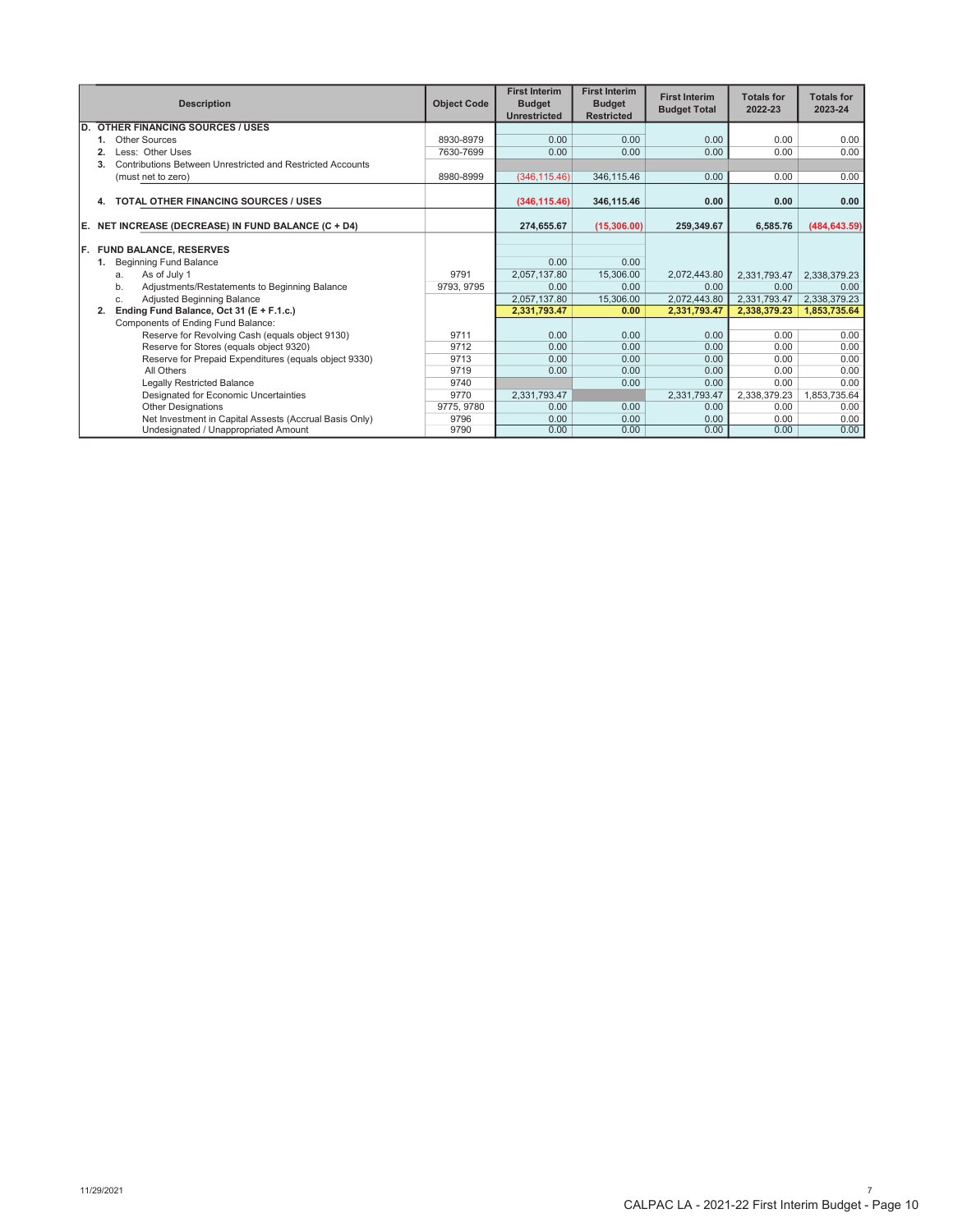California Pacific Charter School - Los Angeles 2021-22 First Interim Cash Flow Worksheet

|                                                        | Object    | 2021-22 First<br>Interim            | July       | August     | September  | October    | November                | December    | January        | February       |
|--------------------------------------------------------|-----------|-------------------------------------|------------|------------|------------|------------|-------------------------|-------------|----------------|----------------|
| Actuals required through the month of: October         |           |                                     | Actuals    | Actuals    | Actuals    | Actuals    | Projection              | Projection  | Projection     | Projection     |
| A. BEGINNING CASH                                      |           |                                     | 2,029,773  | 1,993,875  | 1,934,334  | 1,941,881  | 1,475,556               | 1,550,702   | 1,808,189      | 1,883,335      |
| <b>B. RECEIPTS</b>                                     |           |                                     |            |            |            |            |                         |             |                |                |
| LCFF/Revenue Limit Sources                             |           |                                     |            |            |            |            |                         |             |                |                |
| Principal Apportionment                                | 8010-8019 | 3,423,218                           | 139,878    | 139,878    | 251,780    | 265,892    | 312,594                 | 312,594     | 312,594        | 312,594        |
| In Lieu Property Taxes                                 | 8099      | 159,792                             |            |            |            | 23,726     | 16,198                  | 16,198      | 16,198         | 16,198         |
| Miscellaneous Funds                                    | 8080-8098 |                                     |            |            |            |            | $\pmb{0}$               | $\mathbf 0$ | $\mathbf 0$    | $\mathbf{0}$   |
| Federal Revenue                                        | 8100-8299 | 600,377                             |            | 30,503     |            |            | 67,842                  | 67,842      | 67,842         | 67,842         |
| Other State Revenue                                    | 8300-8599 | 325,433                             |            |            |            | 18,548     | 36,534                  | 36,534      | 36,534         | 36,534         |
| Other Local Revenue                                    | 8600-8799 | 5,000                               | 166        | 1,613      | 470        | 26         | 324                     | 324         | 324            | 324            |
| Interfund Transfers In                                 | 8910-8929 |                                     |            |            |            |            |                         |             |                |                |
| All Other Financing Sources                            | 8930-8979 |                                     |            |            |            |            |                         |             |                |                |
| <b>TOTAL RECEIPTS</b>                                  |           | 4,513,820                           | 140,044    | 171,994    | 252,250    | 308,192    | 433,493                 | 433,493     | 433,493        | 433,493        |
| C. DISBURSEMENTS                                       |           |                                     |            |            |            |            |                         |             |                |                |
| Certificated Salaries                                  | 1000-1999 | 1,998,343                           | 33,243     | 154,597    | 148,274    | 153,091    | 179,659                 | 179,659     | 179,659        | 179,659        |
| Classified Salaries                                    | 2000-2999 | 381,366                             | 10,225     | 14,548     | 19,338     | 25,915     | 37,064                  | 37,064      | 37,064         | 37,064         |
| <b>Employee Benefits</b>                               | 3000-3999 | 860,212                             | 30,432     | 56,553     | 52,881     | 34,609     | 81,635                  | 81,635      | 81,635         | 81,635         |
| <b>Books and Supplies</b>                              | 4000-4999 | 246,762                             | 131,769    | 51,334     | 10,017     | 17,946     | 4,250                   | 4,250       | 4,250          | 4,250          |
| Services                                               | 5000-5999 | 767,788                             | 150,283    | 80,488     | 29,033     | 39,782     | 55,738                  | 55,738      | 55,738         | 55,738         |
| Capital Outlay                                         | 6000-6599 |                                     |            |            |            |            |                         |             |                |                |
| Other Outgo                                            | 7000-7499 |                                     |            |            |            |            |                         |             |                |                |
| Interfund Transfers Out                                | 7600-7629 |                                     |            |            |            |            |                         |             |                |                |
| All Other Financing Uses                               | 7630-7699 |                                     |            |            |            |            |                         |             |                |                |
| <b>TOTAL DISBURSEMENTS</b>                             |           | 4,254,471                           | 355,953    | 357,520    | 259,542    | 271,342    | 358,347                 | 358,347     | 358,347        | 358,347        |
|                                                        |           | <b>Beginning</b><br><b>Balances</b> |            |            |            |            |                         |             |                |                |
| D. BALANCE SHEET ITEMS<br>Assets and Deferred Outflows |           |                                     |            |            |            |            |                         |             |                |                |
| Cash Not In Treasury                                   | 9111-9199 |                                     |            |            |            |            |                         |             |                |                |
| Accounts Receivable                                    | 9200-9299 | 419,842                             | 7,492      | (699)      | (18, 420)  | (65, 526)  |                         | 77,153      |                |                |
| Due From Other Funds                                   | 9310      |                                     |            |            |            |            |                         |             |                |                |
| <b>Stores</b>                                          | 9320      |                                     |            |            |            |            |                         |             |                |                |
| Prepaid Expenditures                                   | 9330      | 77,119                              | (60, 668)  | (2,301)    | (8, 856)   | 2,734      |                         | 69,090      |                |                |
| Other Current Assets                                   | 9340      |                                     |            |            |            |            |                         |             |                |                |
| Deferred Outflows of Resources                         | 9490      |                                     |            |            |            |            |                         |             |                |                |
| <b>SUBTOTAL</b>                                        |           | 496,961                             | (53, 176)  | (3,000)    | (27, 276)  | (62, 792)  | $\overline{\mathbf{0}}$ | 146,243     | $\overline{0}$ | $\overline{0}$ |
| Liabilities and Deferred Inflows                       |           |                                     |            |            |            |            |                         |             |                |                |
| Accounts Payable                                       | 9500-9599 | 284,707                             | (126, 288) | 17,293     | 88,521     | 19,644     |                         | 831         |                |                |
| Due To Other Funds                                     | 9610      |                                     |            |            |            |            |                         |             |                |                |
| Current Loans                                          | 9640      |                                     |            |            |            |            |                         |             |                |                |
| <b>Unearned Revenues</b>                               | 9650      | 169,585                             | (106, 898) | (146, 277) | (130, 636) | 420,740    |                         | (36, 929)   |                |                |
| Deferred Inflows of Resources                          | 9690      |                                     |            |            |            |            |                         |             |                |                |
| <b>SUBTOTAL</b>                                        |           | 454,292                             | (233, 186) | (128, 984) | (42, 115)  | 440,384    | $\overline{0}$          | (36,098)    | $\overline{0}$ | $\bf{0}$       |
| Nonoperating                                           |           |                                     |            |            |            |            |                         |             |                |                |
| <b>Suspense Clearing</b>                               | 9910      |                                     |            |            |            |            |                         |             |                |                |
| TOTAL BALANCE SHEET ITEMS                              |           | 42,669                              | 180,010    | 125,985    | 14,840     | (503, 175) | $\boldsymbol{0}$        | 182,341     | $\overline{0}$ | $\overline{0}$ |
| $E$ . NET INCREASE/DECREASE (B - C + D)                |           |                                     | (35,898)   | (59, 541)  | 7,548      | (466, 326) | 75,146                  | 257,487     | 75,146         | 75,146         |
| $E$ . ENDING CASH $(A + E)$                            |           |                                     | 1,993,875  | 1,934,334  | 1,941,881  | 1,475,556  | 1,550,702               | 1,808,189   | 1,883,335      | 1,958,481      |
| G. ENDING CASH, PLUS ACCRUALS                          |           |                                     |            |            |            |            |                         |             |                |                |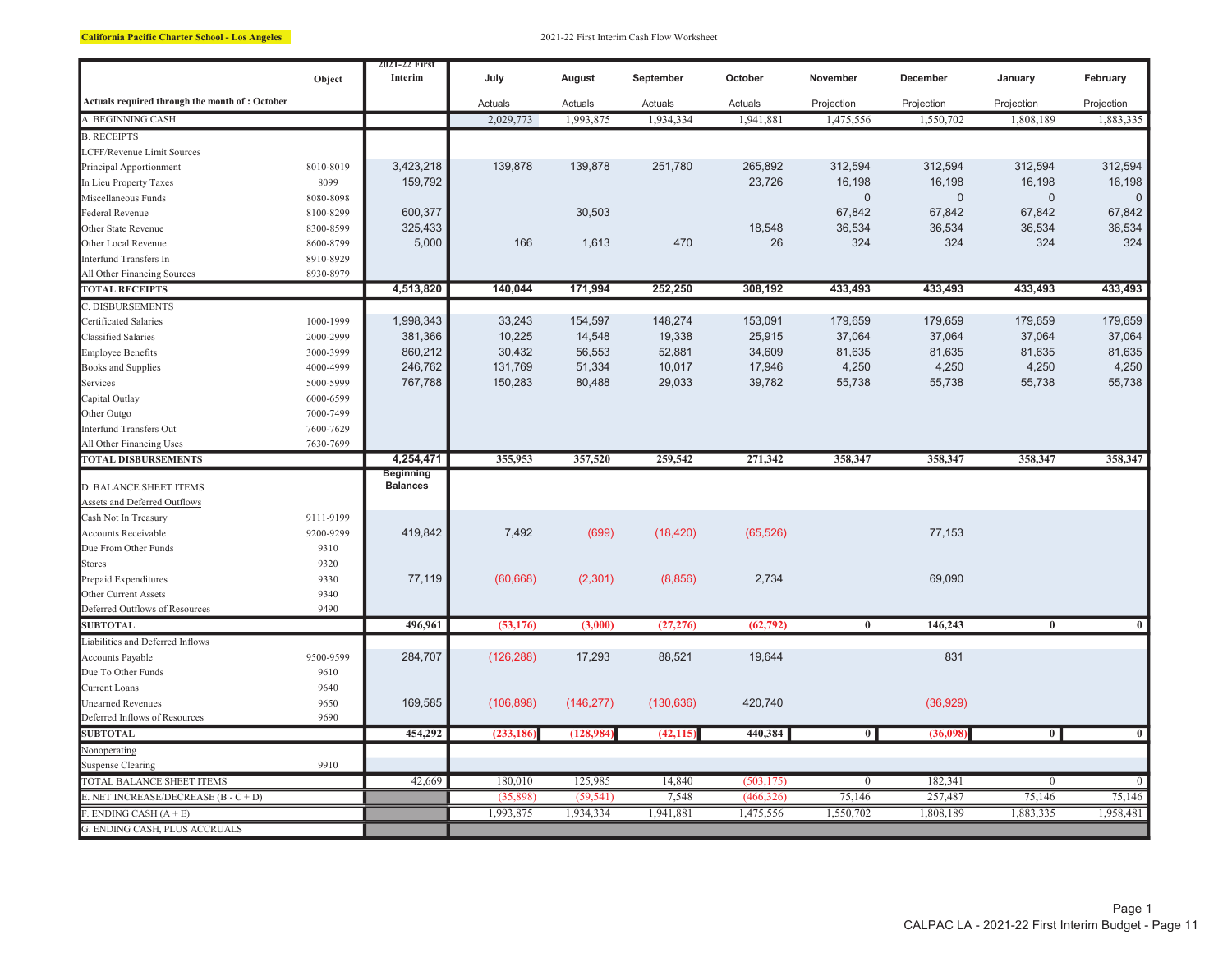#### California Pacific Charter School - Los Angeles

|                                                |           | 2021-22 First   |                         |                |                  |                |                         |                         |                  |
|------------------------------------------------|-----------|-----------------|-------------------------|----------------|------------------|----------------|-------------------------|-------------------------|------------------|
|                                                | Object    | Interim         | March                   | April          | May              | June           | <b>Accruals</b>         | Adjustments             | <b>TOTAL</b>     |
| Actuals required through the month of: October |           |                 | Projection              | Projection     | Projection       | Projection     |                         |                         |                  |
| A. BEGINNING CASH                              |           |                 | 1,958,481               | 2,033,627      | 2,108,772        | 2,183,918      |                         |                         |                  |
| <b>B. RECEIPTS</b>                             |           |                 |                         |                |                  |                |                         |                         |                  |
| LCFF/Revenue Limit Sources                     |           |                 |                         |                |                  |                |                         |                         |                  |
| Principal Apportionment                        | 8010-8019 | 3,423,218       | 312,594                 | 312,594        | 312,594          | 312,594        | 125,038                 |                         | 3,423,218        |
| In Lieu Property Taxes                         | 8099      | 159,792         | 16,198                  | 16,198         | 16,198           | 16,198         | 6,479                   |                         | 159,792          |
| Miscellaneous Funds                            | 8080-8098 |                 | $\mathbf 0$             | $\mathbf{0}$   | $\mathbf 0$      | $\mathbf 0$    | $\Omega$                |                         |                  |
| <b>Federal Revenue</b>                         | 8100-8299 | 600,377         | 67,842                  | 67,842         | 67,842           | 67,842         | 27,137                  |                         | 600,377          |
| Other State Revenue                            | 8300-8599 | 325,433         | 36,534                  | 36,534         | 36,534           | 36,534         | 14,614                  |                         | 325,433          |
| Other Local Revenue                            | 8600-8799 | 5,000           | 324                     | 324            | 324              | 324            | 130                     |                         | 5,000            |
| Interfund Transfers In                         | 8910-8929 |                 |                         |                |                  |                |                         |                         |                  |
| All Other Financing Sources                    | 8930-8979 |                 |                         |                |                  |                |                         |                         | $\Omega$         |
| <b>TOTAL RECEIPTS</b>                          |           | 4,513,820       | 433,493                 | 433,493        | 433,493          | 433,493        | 173,397                 | $\overline{\mathbf{0}}$ | 4,513,820        |
| C. DISBURSEMENTS                               |           |                 |                         |                |                  |                |                         |                         |                  |
| Certificated Salaries                          | 1000-1999 | 1,998,343       | 179,659                 | 179,659        | 179,659          | 179,659        | 71,864                  |                         | 1,998,343        |
| Classified Salaries                            | 2000-2999 | 381,366         | 37,064                  | 37,064         | 37,064           | 37,064         | 14,826                  |                         | 381,366          |
| Employee Benefits                              | 3000-3999 | 860,212         | 81,635                  | 81,635         | 81,635           | 81,635         | 32,654                  |                         | 860,212          |
| <b>Books and Supplies</b>                      | 4000-4999 | 246,762         | 4,250                   | 4,250          | 4,250            | 4,250          | 1,700                   |                         | 246,762          |
| Services                                       | 5000-5999 | 767,788         | 55,738                  | 55,738         | 55,738           | 55,738         | 22,295                  |                         | 767,788          |
| Capital Outlay                                 | 6000-6599 |                 |                         |                |                  |                |                         |                         | $\Omega$         |
| Other Outgo                                    | 7000-7499 |                 |                         |                |                  |                |                         |                         | $\mathbf 0$      |
| <b>Interfund Transfers Out</b>                 | 7600-7629 |                 |                         |                |                  |                |                         |                         | 0                |
| All Other Financing Uses                       | 7630-7699 |                 |                         |                |                  |                |                         |                         |                  |
| <b>TOTAL DISBURSEMENTS</b>                     |           | 4,254,471       | 358,347                 | 358,347        | 358,347          | 358,347        | 143,339                 | $\bf{0}$                | 4,254,471        |
|                                                |           | Beginning       |                         |                |                  |                |                         |                         |                  |
| <b>D. BALANCE SHEET ITEMS</b>                  |           | <b>Balances</b> |                         |                |                  |                |                         |                         |                  |
| Assets and Deferred Outflows                   |           |                 |                         |                |                  |                |                         |                         |                  |
| Cash Not In Treasury                           | 9111-9199 |                 |                         |                |                  |                |                         |                         | 0                |
| Accounts Receivable                            | 9200-9299 | 419,842         |                         |                |                  |                |                         |                         | $\mathbf 0$      |
| Due From Other Funds                           | 9310      |                 |                         |                |                  |                |                         |                         | $\mathsf 0$      |
| <b>Stores</b>                                  | 9320      |                 |                         |                |                  |                |                         |                         | $\mathsf{0}$     |
| Prepaid Expenditures                           | 9330      | 77,119          |                         |                |                  |                |                         |                         | $\boldsymbol{0}$ |
| Other Current Assets                           | 9340      |                 |                         |                |                  |                |                         |                         | $\mathbf 0$      |
| Deferred Outflows of Resources                 | 9490      |                 |                         |                |                  |                |                         |                         | $\mathsf 0$      |
| <b>SUBTOTAL</b>                                |           | 496,961         | $\overline{\mathbf{0}}$ | $\overline{0}$ | $\overline{0}$   | $\overline{0}$ | $\overline{\mathbf{0}}$ | $\overline{0}$          | $\overline{0}$   |
| Liabilities and Deferred Inflows               |           |                 |                         |                |                  |                |                         |                         |                  |
| Accounts Payable                               | 9500-9599 | 284,707         |                         |                |                  |                |                         |                         | $\mathsf 0$      |
| Due To Other Funds                             | 9610      |                 |                         |                |                  |                |                         |                         | $\boldsymbol{0}$ |
| Current Loans                                  | 9640      |                 |                         |                |                  |                |                         |                         | $\boldsymbol{0}$ |
| <b>Unearned Revenues</b>                       | 9650      | 169,585         |                         |                |                  |                |                         |                         | $\mathsf 0$      |
| Deferred Inflows of Resources                  | 9690      |                 |                         |                |                  |                |                         |                         | $\mathsf 0$      |
| <b>SUBTOTAL</b>                                |           | 454,292         | $\overline{\mathbf{0}}$ | $\overline{0}$ | $\overline{0}$   | $\overline{0}$ | $\overline{\mathbf{0}}$ | $\overline{\mathbf{0}}$ | $\overline{0}$   |
| Nonoperating                                   |           |                 |                         |                |                  |                |                         |                         |                  |
| <b>Suspense Clearing</b>                       | 9910      |                 |                         |                |                  |                |                         |                         | $\mathbf 0$      |
| TOTAL BALANCE SHEET ITEMS                      |           | 42,669          | $\overline{0}$          | $\overline{0}$ | $\boldsymbol{0}$ | $\overline{0}$ | $\overline{0}$          | $\overline{0}$          | 0                |
| E. NET INCREASE/DECREASE (B - C + D)           |           |                 | 75,146                  | 75,146         | 75,146           | 75,146         | 30,058                  | $\overline{0}$          | 259,350          |
| $.$ ENDING CASH $(A + E)$                      |           |                 | 2,033,627               | 2,108,772      | 2,183,918        | 2,259,064      |                         |                         |                  |
| <b>G. ENDING CASH, PLUS ACCRUALS</b>           |           |                 |                         |                |                  |                |                         |                         | 2,289,123        |